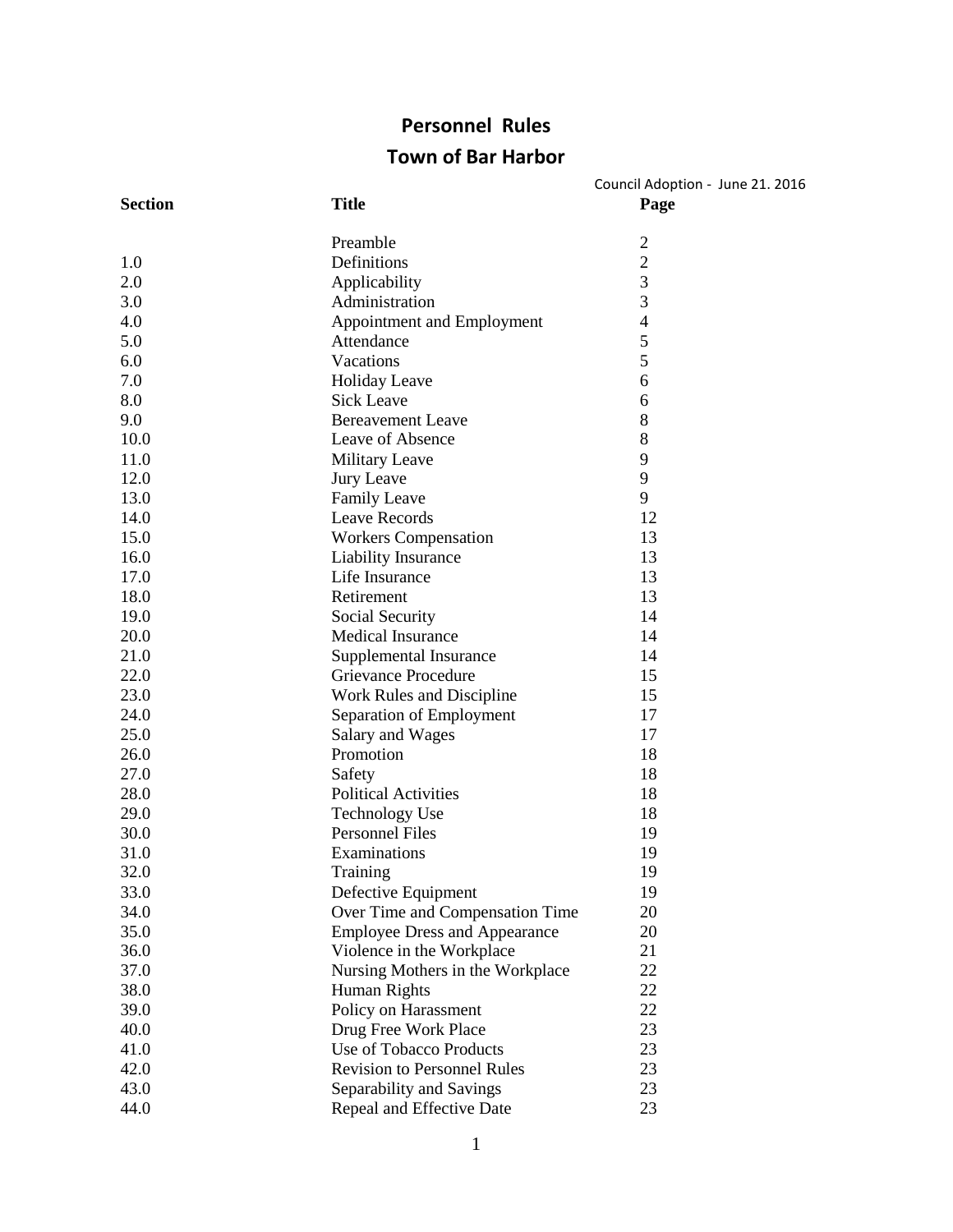#### **PREAMBLE**

The Town Council of the Town of Bar Harbor hereby adopts, pursuant to Article 5, Part 2, Section 504 of the Town of Bar Harbor Charter, as revised June 13, 1978 the following Personnel Rules for utilization by the administration and employees of the Town of Bar Harbor. The general purpose of this policy is to establish a system of personnel administration that meets the social, economic and program needs of the people of Bar Harbor. Further, its purpose is to serve to increase the general efficiency in the Town by promoting and assuring equal rights, well being and security of all its employees. The Town may delete, amend, modify or change any or all of the provisions contained in these rules without prior notice. The provisions set forth in these rules are not contractual, but rather, are for the general guidance of the Town in its relationship with its employees.

#### **1.0 DEFINITIONS:**

The following definitions shall be used in the interpretation of these rules.

1.1 Appointing Authority - Shall mean the Town Manager, when referring to all Department Head positions, and to the Department Head, when referring to positions supervised by the Department Head.

1.2 Days - Unless otherwise stated, a "day" means a calendar day.

1.3 Department Head - Shall consist of the Town Clerk, Fire Chief, Police Chief, Public Works Director, Harbor Master, Planning Director, and Finance Director.

1.4 Employee - denotes any person appointed to a regular full-time or part-time position by the appointing authority.

1.5 Employee, Regular - means the Harbormaster and any employee who is scheduled to work year-round for not less than thirty-seven (37) hours per week.

1.6 Employee, Part-Time – denotes an employee who is scheduled to work more than twenty (20) and less than thirty-seven (37) hours per week. Employees in this category receive vacation leave, holiday leave, sick leave, but no insurance benefits or other fringe benefits.

1.7 Employee, Seasonal - denotes an employee who is appointed to a position working a full work week, but for a finite season, such as summer, winter, etc. Employees in this category receive no benefits.

1.8 Employee, Temporary - denotes an employee who works for a finite period of time less than six months. Employees in this category receive no benefits.

1.9 Family, Immediate - includes father, mother, sister, brother, spouse, child, stepparents, grandparents, step-children, parents-in-law or foster parents.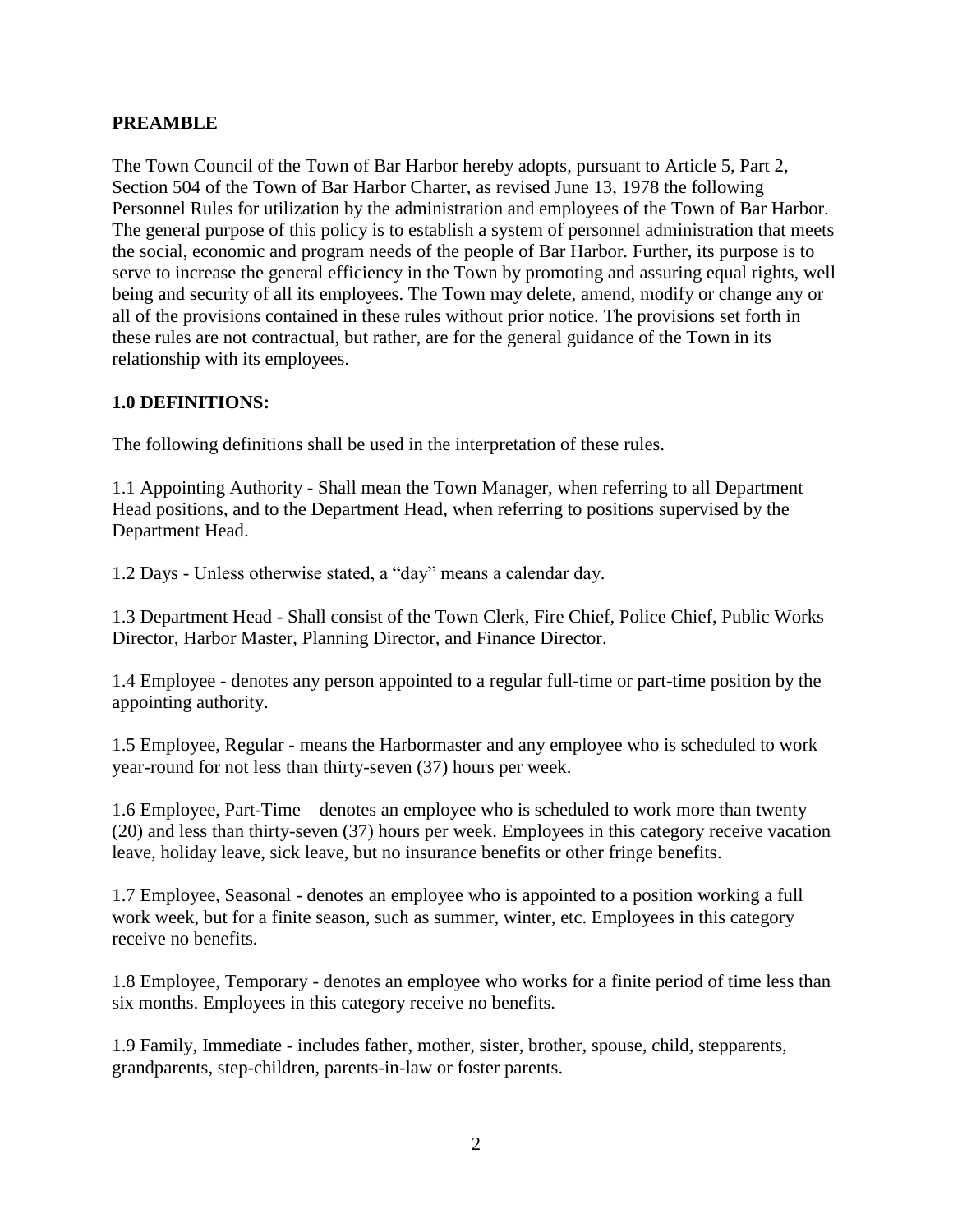1.10 He, She, Him, Her, His, Hers - denotes both female and male employees and is used here only as a matter of convenience.

1.11 Pay Period - consists of two consecutive work weeks.

1.12 Work Week - shall consist of the days Sunday through Saturday.

1.13 Family - For the purposes of Health Insurance coverage, family will include wife, husband, legally dependent children, and domestic partner as defined by the affidavit provided by the Maine Municipal Employee Health Trust.

# **2.0 APPLICABILITY:**

These Personnel Rules shall apply to all employees, except that the following chapters and sections shall not apply to employees subject to a written contract or collective bargaining agreement nor to part-time and temporary employees unless explicitly stated in those chapters: Chapters 6, 7, 8, 9, 10, 11, 12, 13, 18, 19, 20, 22, 23, and 34 and Section 4.2. School Department employees are not covered by these personnel rules.

# **3.0 ADMINISTRATION:**

The Town Manager shall be the Personnel Administrator. It shall be the duty of the Town Manager to: (1) encourage and exercise leadership in the development of the Town personnel practices among departments of the Town; (2) advise the Town Council on manpower utilization; (3) foster and develop programs for the improvement of employee effectiveness including training, safety, health, counseling, proper courtesy when dealing with the public and respect for municipal property; (4) establish and maintain records of all employees in the public service in which there is set forth as to each employee the title, pay or status, sick leave, vacation time and other relevant data; apply and carry out these rules and perform any act which may be necessarily desirable to carry out for the purposes and provisions of these Personnel Rules.

# 3.1. Equal Employment Opportunity

The Town provides equal employment opportunity to all applicants and employees. This policy applies to all employment-related decisions, including recruiting, hiring, assigning, supervising, training, upgrading, transfer, compensation, benefits, discipline, discharge, promotion, and education. The Town will not discriminate in employment opportunities or practices against any individual with regard to race, color, ancestry, national origin, religion, political affiliation, sex, marital status, age, sexual orientation, physical or mental disability, or any other status protected by law.

The Town will make reasonable accommodations for applicants and qualified individuals with known disabilities unless doing so would result in an undue hardship to the town.

Any employees with questions or concerns about any type of discrimination in the workplace are encouraged to bring these issues to the attention of their immediate supervisor, Department Head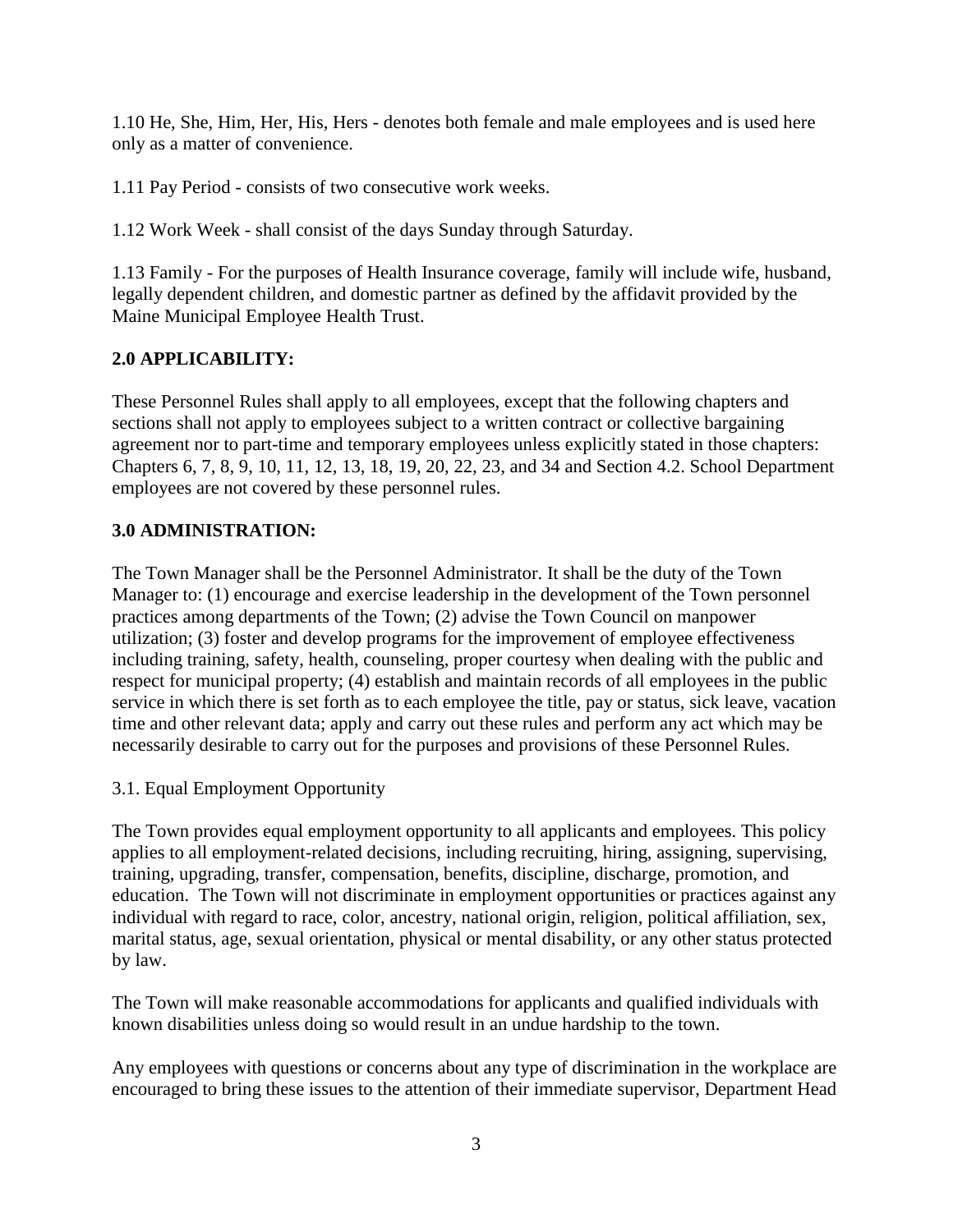or the Town Manager. Employees can raise concerns and make reports without fear of reprisal. Anyone found to be engaging in any type of unlawful discrimination will be subject to disciplinary action, up to and including termination of employment.

# **4.0 APPOINTMENT AND EMPLOYMENT**:

4.1 Appointment - Appointment to any position within the employ of the Town will be by the Town Manager, except that positions of Department Head status are appointed by the Town Manager and confirmed by the Town Council. The Town Manager may delegate this responsibility to the Department Heads, as provided by Charter Section 4.04 (f). Applicants may be required to submit to various employment tests before employment. Other than for positions governed by law or regulations, there is no arbitrary age limit below or beyond which applicants will be employed, provided they are qualified to perform the work required. No more than one member of an immediate family may be employed as a regular employee in any one department at the same time, nor can an employee be hired or promoted into a position in which he or she would supervise or be supervised by any member of his or her immediate family.

Once appointed, all employees are considered probationary for the first six (6) months of employment. An employee may be terminated without cause and without recourse to the grievance procedures contained in section 22 at any time during this probationary period.

4.2 Lay-off - Any employee who is laid off and who shall have had a good record as of the date of termination shall be given preference over other new applicants for any new positions or positions which are vacated; provided, however, they shall have qualifications equal to those of other applicants. Regular employees shall be laid off in the inverse order of their seniority. However, Department Heads may demote an employee to a lower class of position than that to which the employee is qualified rather than laying the employee off. No regular employee shall be laid off until he has been given at least two weeks notice before the effective date of lay-off. Non-regular employees may be laid off at any time without regard to provisions of this section.

# 4.3 Evaluation

An evaluation is the examination and review of job performance for purposes of determining continuation of employment, promotion, demotion or salary adjustment. Employees shall be evaluated within one month prior to the completion of the initial probationary period and once each year thereafter. Evaluations will be conducted by the immediate supervisor in a manner which the supervisor shall prescribe.

Employees shall be afforded the opportunity to review and discuss their written evaluation with their immediate supervisor and shall sign the evaluation as proof of discussion and understanding even if the employee may not agree with the contents. An employee may prepare a written response to the evaluation. This response shall be submitted to the individual who performed the evaluation and will become part of the evaluation. A copy of the complete evaluation will be provided to the employee and placed in his/her personnel file.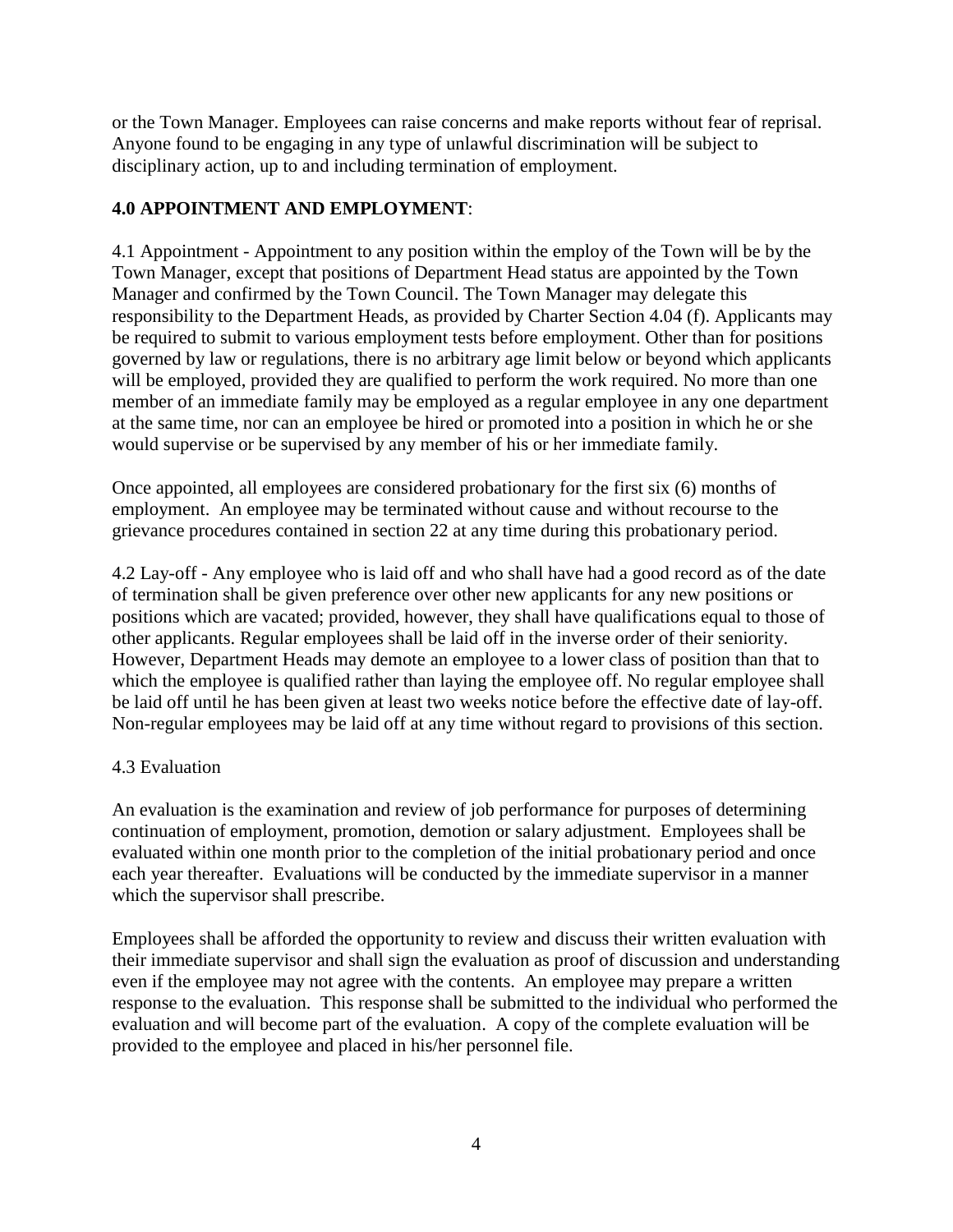#### **5.0 ATTENDANCE:**

Employees shall be at their respective places of work in accordance with the general or departmental regulations pertaining to the hours of work. All Department Heads shall insure that each employee is aware of regular work hours for their respective groups and shall keep daily attendance records and furnish them to the Finance Director at least every two weeks. Persons arriving before the designated hour for work to begin shall be allowed on premises but shall not engage in work activities and will not receive compensation for this time, unless previously authorized.

#### **6.0 VACATIONS:**

6.1 Accrual Schedule: Employees shall accrue vacation leave according to the following schedule:

| <b>Years of Service</b> | Days of Vacation |
|-------------------------|------------------|
|                         |                  |
| $1 - 5$                 | 10 days          |
| 6                       | 11 days          |
| 7                       | 12 days          |
| 8                       | 13 days          |
| 9                       | 14 days          |
| 10                      | 15 days          |
| 11                      | 16 days          |
| 12                      | 17 days          |
| 13                      | 18 days          |
| 14                      | 19 days          |
| 15                      | 20 days          |
| 18                      | 21 days          |
| 21                      | 22 days          |
| 24                      | 23 days          |
| 27                      | 24 days          |
| 30                      | 25 days          |
| 33                      | 26 days          |
|                         |                  |

Exempt salaried employees shall receive an additional five (5) days of vacation leave per year, in recognition of the fact that they receive no additional compensation for additional hours worked.

For purposes of computing leave entitlement, if an employee regularly works an eight (8) hour day, their leave day is eight hours long. If they regularly work a six hour day, their leave is six hours long, etc.

6.2 Accrual Limit: Vacation leave shall accrue at a rate of 1/26th of the employees entitlement (on their next anniversary date) per pay period. The anniversary date is defined as the last regular (not temporary or part-time) date of hire. Years of service shall be computed from the last date of regular hire to the most recent anniversary date. Additional vacation leave shall not accrue if, at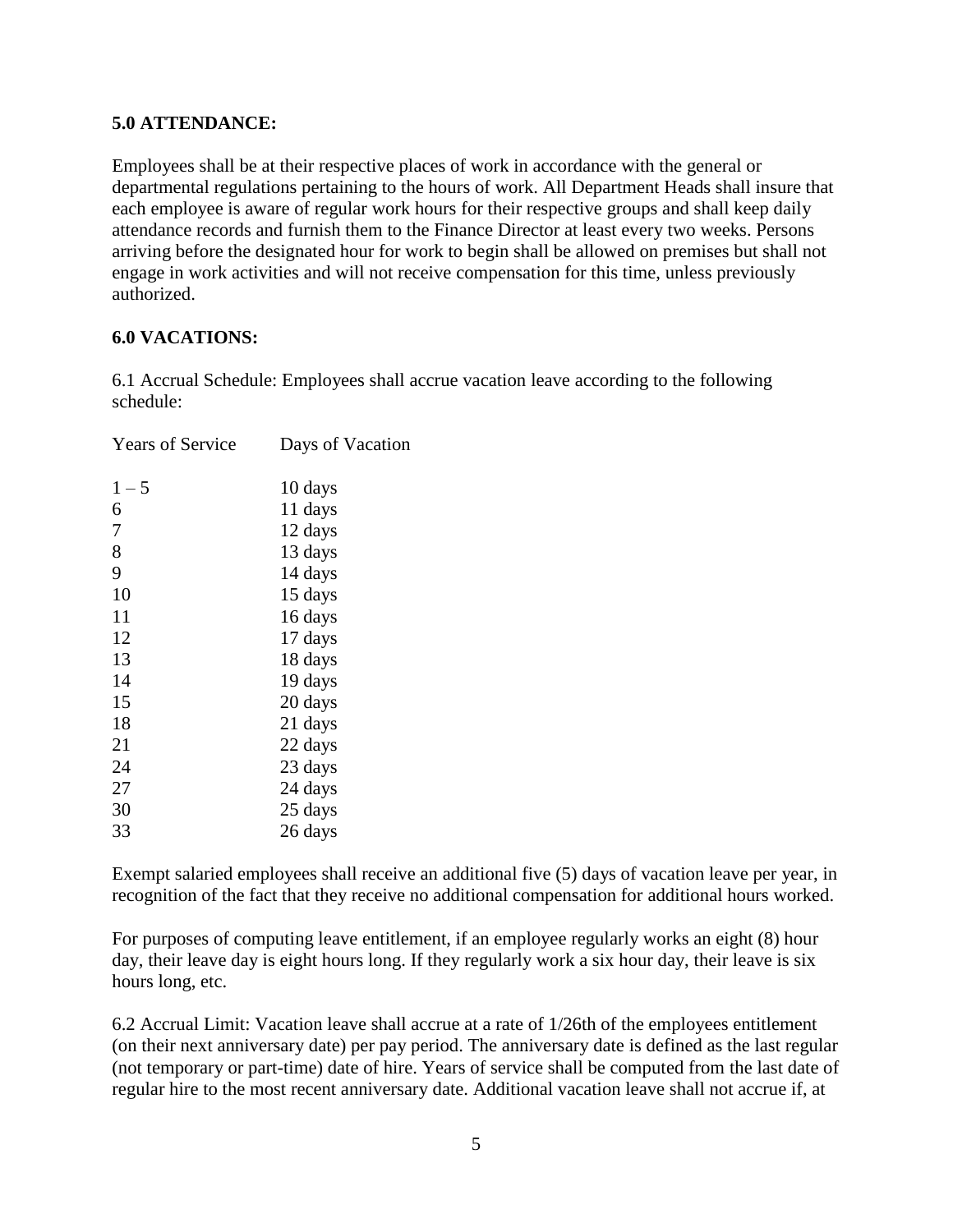the employee's anniversary date, their total accrual is greater than twice their vacation entitlement. The accrual will not start again until the employees balance is below the abovementioned limit plus any un-accrued time since their anniversary date.

6.3 Scheduling: Vacation shall be granted on a first come, first served basis. The supervisor shall approve all vacation usage.

# **7.0 HOLIDAY LEAVE**:

7.1 Paid Holidays – All regular and part-time employees including those on probation shall be entitled to the following paid holidays:

| New Year's Day            | Labor Day                   |
|---------------------------|-----------------------------|
| (Jan. 1)                  | (First Monday in September) |
| Martin Luther King Day    | Veteran's Day               |
| (3rd Monday in Jan.)      | (November 11)               |
| Presidents' Day           | Thanksgiving Day            |
| (3rd Monday in February)  | (Last Thurs. in November)   |
| Patriot's Day             | Day after Thanksgiving      |
| (3rd Monday in April)     | (Last Friday in November)   |
| <b>Memorial Day</b>       | Christmas Day               |
| (Last Monday in May)      | (December 25)               |
| Independence Day (July 4) |                             |

Paid holidays falling on a Saturday shall be celebrated on the preceding Friday. Paid holidays falling on a Sunday shall be celebrated on the following Monday.

7.2 Holidays Worked -

A. Salaried employees shall receive no additional holiday pay in excess of salary.

B. Hourly Police and Fire Department employees shall receive a lump sum payment in December of each year for holiday pay; however, regular Police and Fire Department employees may take the paid holiday off at a different time in lieu of receiving holiday pay. New hires with less than one (1) year's service shall be paid on a pro-rated basis.

# **8.0 SICK LEAVE**:

8.1 Accrual - Each regular and part-time employee shall earn sick time at the rate of one (1) day for each calendar month worked, accumulated to a maximum of 120 working days. This sick time will be accrued at a rate of 1/26th of the employee's yearly entitlement per pay period. For purposes of computing sick leave, if an employee regularly works an eight (8) hour day, their leave day is eight hours long. If they regularly work a six hour day, their leave is six hours long, etc.

8.2 Use - Sick leave may be used only in the following cases: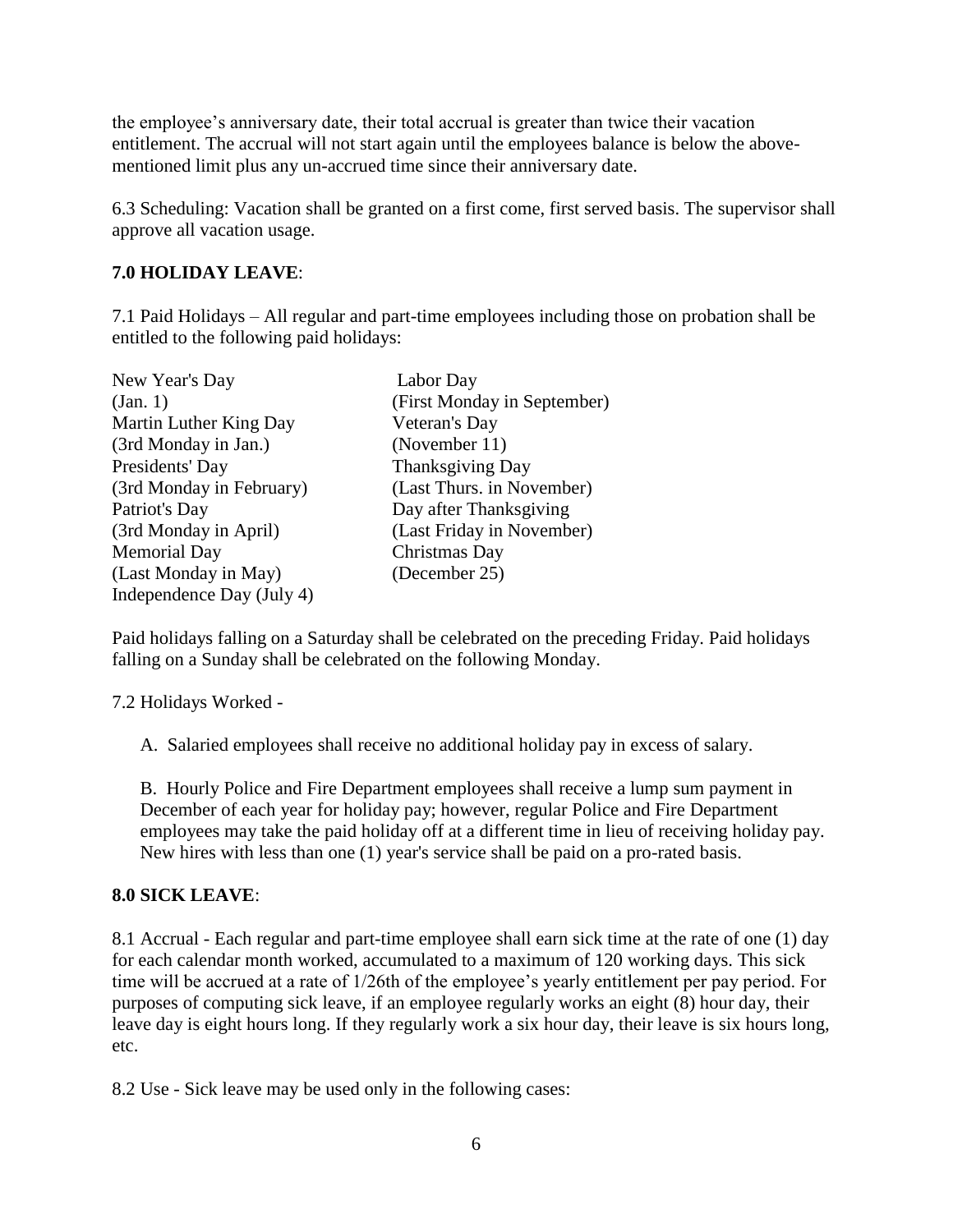A. Personal illness or l incapacity.

B. Personal illness or physical incapacity of the employee's immediate family, such that the employee's attendance is required.

C. Appointments of the employee or immediate family with a medical provider, but only if this cannot be scheduled during non-working hours.

8.3 No Payout - Sick leave is a privilege granted by the Town for those persons when they are sick and unable to work. Therefore, sick leave may not be credited towards retirement time, vacation time or in any other way construed to be supplemental to salary or wages.

8.4 Abuse - Willful abuse of the sick leave privilege shall be cause for disciplinary action in accordance with the provisions of Article 23. Whether usage constitutes willful abuse will be within the discretion of the Town Manager.

8.5 Excuse May be Required - The Town, at its discretion, may require the employee to provide a written statement from the employee's physician showing the need for sick leave if it extends longer than three (3) consecutive days. The employee shall, when and at the time requested, advise the Town of his medical status and his availability for work. If the Town believes with good reason that an employee is abusing sick leave or shows a consistent pattern of suspected sick leave abuse, then the Town may take appropriate discipline in accordance with the disciplinary provisions of Article 23.

8.6 Notice to Supervisor - Employees to be absent shall report such fact to their supervisor within the first fifteen minutes of the working day, together with the reason for their absence, except that in the Police Department, the Policy and Procedure Manual shall govern.

8.7 Sick Leave Transfer - Upon a written request from an employee, the Town Council may, in its sole discretion, allow any other employee to donate sick leave days from his/her sick leave account to another Town Employee who has depleted his/her sick leave account. (Amended May 5, 1992).

Employees who donate vacation/sick time from their unused balance must adhere to the following requirements: 1) the minimum that an employee can donate per request is 1 day (prorated if the donor and donee work a different number of hours per day); and, the maximum that any employee can donate per request is 10 days, but no more than 50% of that employee's current balance; 2) employees cannot borrow against future vacation/sick time to donate; 3) employees who receive donated vacation/sick time may receive no more than 60 days within a rolling 12 month period; 4) employees who are currently on an approved leave of absence cannot donate vacation/sick time.

Employees who would like to make a request to receive donated vacation/sick time are required to complete a written request which will include authorization to present the request to the employees of the Town for the sole purpose of soliciting donations. Employees who wish to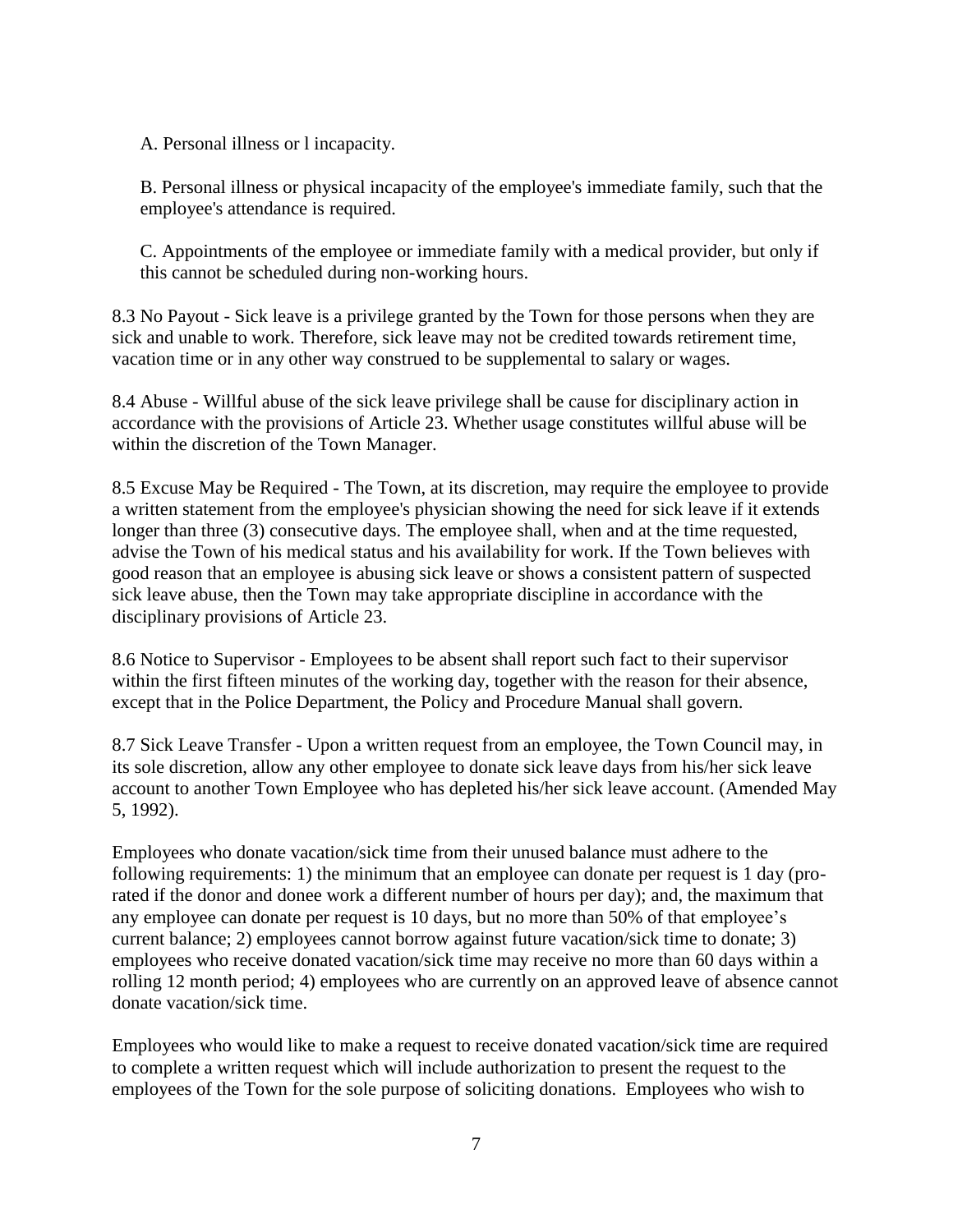donate vacation/sick time to a co-worker in need must complete a written donation confirmation. Requests for donations of vacation/sick time and any such donations must be approved by the Town Manager.

If the recipient employee has available vacation/sick time in his/her balance, this time must be used prior to applying any donated vacation/sick time. Donated vacation/sick time may only be used for time off related to the approved request. Vacation/sick time donated that is in excess of the time off needed will be returned to the donor.

# **9.0 BEREAVEMENT LEAVE:**

A regular employee shall be allowed up to three (3) working days with pay in the event of a death in the immediate family. Special consideration may be made by the Town Manager when exceptional or unusual circumstances are a factor. Leave of up to one day may be granted at the discretion of the Town Manager to attend the funeral of a distant relative or friend.

#### **10.0 LEAVE OF ABSENCE:**

A regular employee who needs an absence from work for a reason other than those covered elsewhere in these policies may be granted a leave of absence without pay by the Town Manager for a period not in excess of one year. An employee desiring such time off must apply in writing to the Town Manager at least one week in advance of the requested leave, when possible. The request must specify the reasons for the leave and the length of time requested. Such requests will be evaluated on an individual basis by the Town Manager, with input by the Department Head or other supervisor.

Upon completion of the leave of absence the employee may be able to return to their regular position if that position is still available and suitable. In the event the position has been abolished or reassigned in their absence or is otherwise no longer available or suitable, the employee shall be given a position of equal classification, status and salary if such position is available. If no such positions are available, the employee may apply for any other job that is vacant and for which the employee is qualified. If no such positions exist or if the employee is not the best candidate for such position, the employee's employment may be terminated. Failure to use the leave of absence for the purposes for which it was originally approved or failure to comply with these provisions could result in termination or loss of seniority rights for the employee involved. No employee shall receive salary or benefits while on leave of absence. Insurances may be continued at 100% employee expense. When computing length of service for any reason, time spent on leave of absence will not be included. In effect, this changes the anniversary date of the employee for vacation increases and other benefits.

The granting or denial of a leave of absence under this section shall be solely within the discretion of the Town Manager and shall not be subject to the grievance procedure.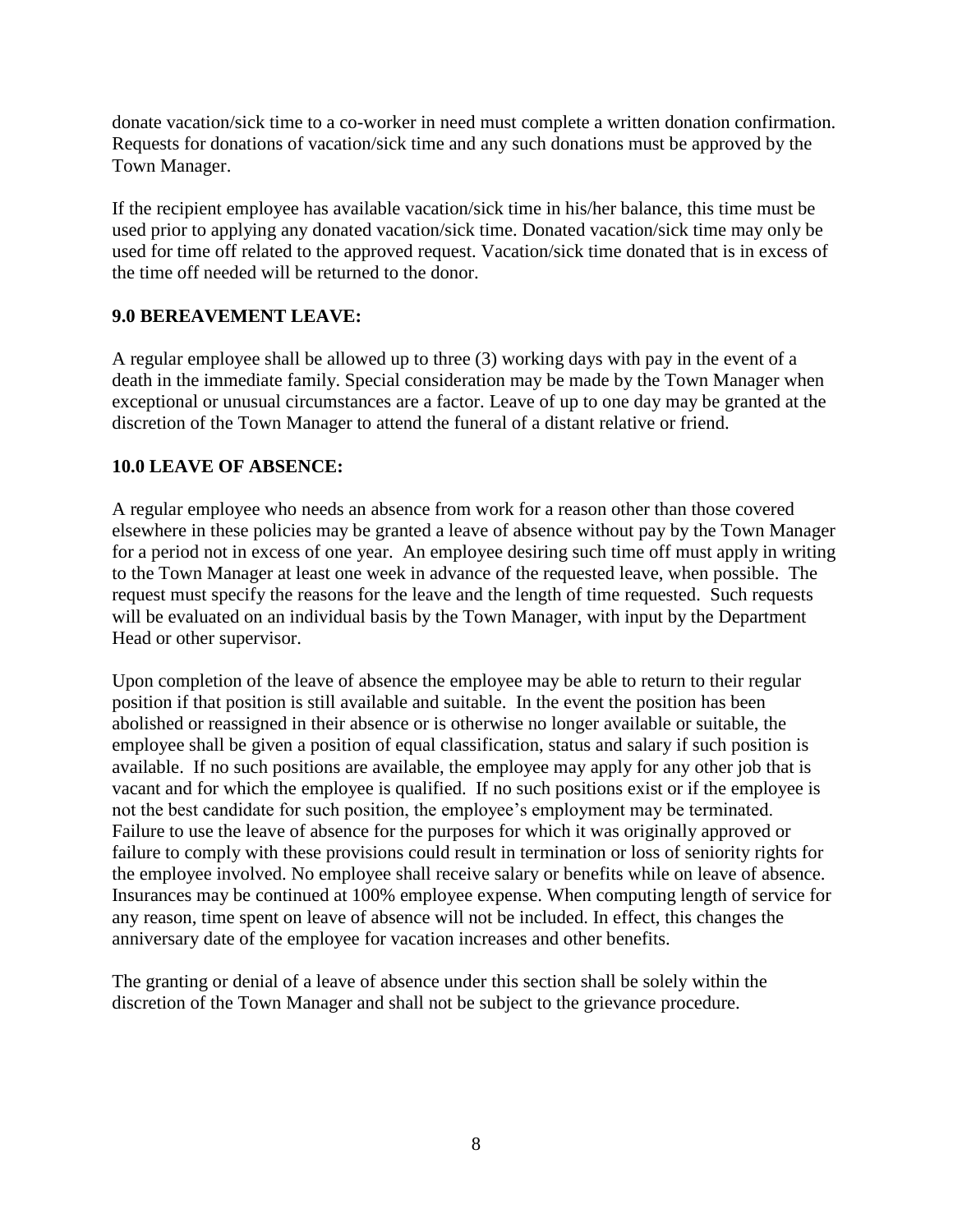# **11.0 MILITARY LEAVE:**

The Town of Bar Harbor complies with state and federal military leave laws. Any individual with questions about such leave should direct them to their supervisor or Department Head.

# **12.0 JURY LEAVE:**

The Town shall pay the regular rate of pay to an employee while on jury duty for a period of up to 30 days. The employee shall surrender all jury pay to the Town for any day during which the Town is paying the employee's regular pay. Employees excused from jury duty must report back to work if excused from jury duty during normal working hours.

# **13.0 FAMILY LEAVE:**

The purpose of this section is to comply with the Maine Family Medical Leave Requirements Act, 26 M.R.S.A. sub chapter 843 et seq. Any terms used herein that are defined in said act shall have the meaning prescribed by said act. Nothing herein is intended to be or shall be deemed to be inconsistent with said act.

13.1 State law permits an eligible employee to take up to 10 weeks of unpaid leave during a 2 year period. In order to qualify for state FMLA leave, an employee must have worked for the Town for at least 12 consecutive months prior to the need for the leave.

Leave under the state FMLA is available for the following reasons:

- A serious health condition of the employee;
- The birth of the employee's child or the employee's domestic partner's child;
- The placement of a child age 16 or less with the employee or with the employee's domestic partner in connection with the adoption of the child by the employee or the employee's domestic partner;
- A spouse, domestic partner, child, domestic partner's child, or parent with a serious health condition:
- The donation of an organ of the employee for a human organ transplant; or,
- The death or serious health condition of the employee's spouse, domestic partner, parent, or child if the spouse, domestic partner, parent or child as a member of the state military forces, or the US Armed Forces, including the National Guard and Reserves, dies or incurs a serious health condition while on active duty.

13.2 Serious Health Condition - "Serious health condition" means an illness, injury, impairment or physical or mental impairment that involves":

A. inpatient care in a hospital, hospice or residential medical care facility; or

B. continuing treatment by a health care provider.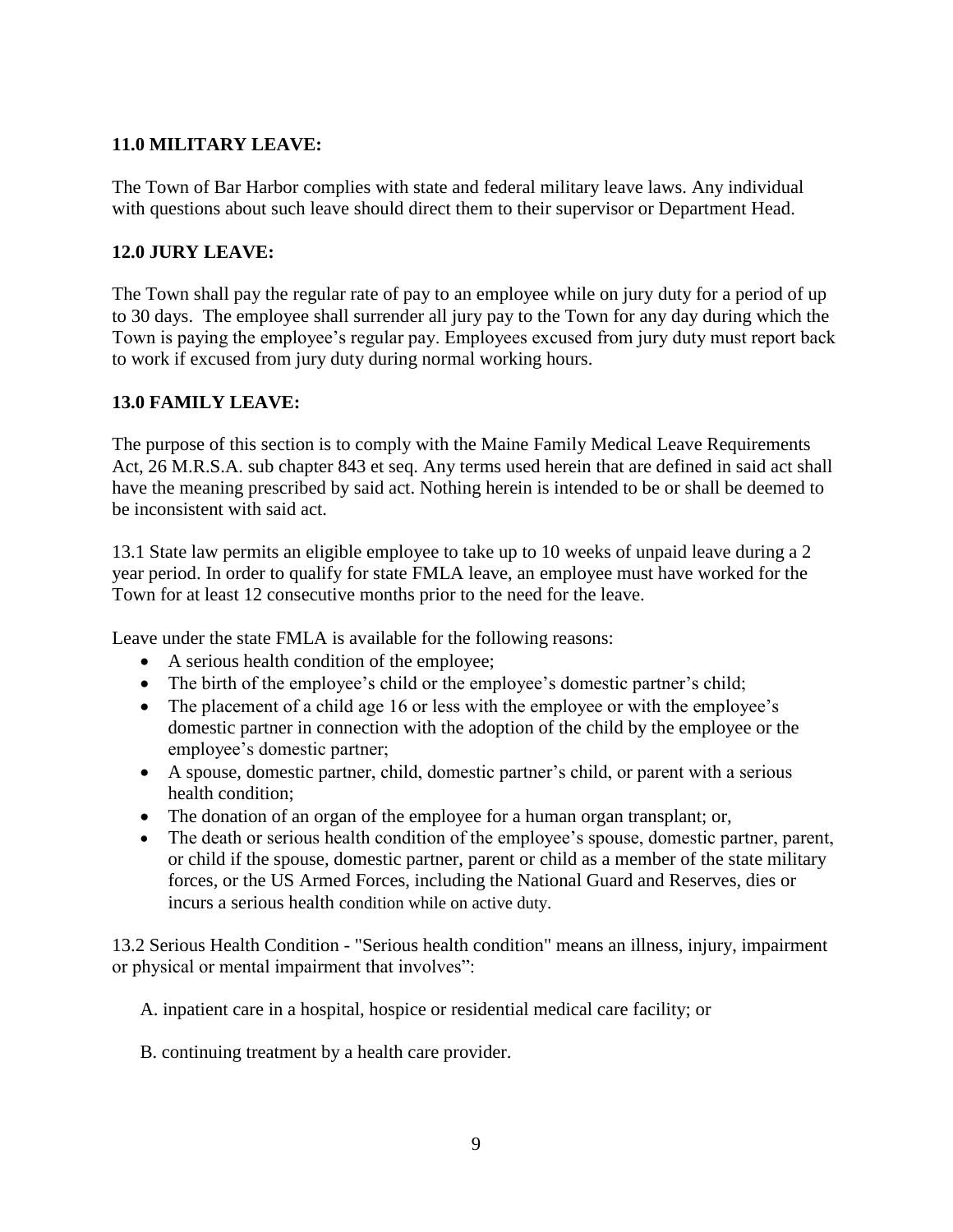13.3 Family Medical Leave Entitlement - The following conditions apply to family medical leave:

A. The employee must give at least 30 days notice of the intended date upon which family medical leave will commence and terminate, unless prevented by medical emergency from giving that notice;

B. The Town may require certification from a physician to verify the entitlement to and amount of leave requested by the employee; and

C. The Town and employee may negotiate for more or less leave, but both parties must agree.

13.4 Unpaid Leave - Family medical leave shall consist of unpaid leave.

13.5 Leave taken intermittently or on a reduced leave schedule.

Intermittent or reduced leave schedule family medical leave may be taken subject to the following limitations. Leave taken for birth or adoption of a child may not be taken intermittently or on a reduced leave schedule unless the employee and the Town agree otherwise. Leave for an employee's serious health condition, the employee's defined family member's serious health condition, or organ donation may be taken intermittently or on a reduced leave schedule when medically necessary. If the requested leave is foreseeable based on planned medical treatment, the Town may require the employee to transfer temporarily to an available alternative position offered by the employer for which the employee is qualified and that: (1) has equivalent pay and benefits; and (2) better accommodates recurring periods of leave than the regular employment position of the employee.

13.6 Restoration - Any employee who exercises the right to family medical leave upon expiration of the leave, is entitled to be restored by the Town to the position held by the employee when the leave commenced or to a position with equivalent seniority status, employee benefits, pay and other terms and conditions of employment. This subsection does not apply if the Town proves that the employee was not restored as provided in this subsection because of conditions unrelated to the employee's exercise of rights under this section.

13.7 Maintenance of Employee Benefits - During any family medical leave taken under this section, the Town shall make it possible for employees to continue their employee benefits at the employee's expense.

13.8 Benefit Accrual - The taking of family medical leave under this section shall not result in the loss of any employee benefit accrued before the date on which the leave commenced.

13.9 Effect on Collective Bargaining - Nothing in this section may be construed to affect the Town's obligation to comply with any collective bargaining agreement or employee benefit plan that provides greater family medical leave rights to employees than the rights provided under this section.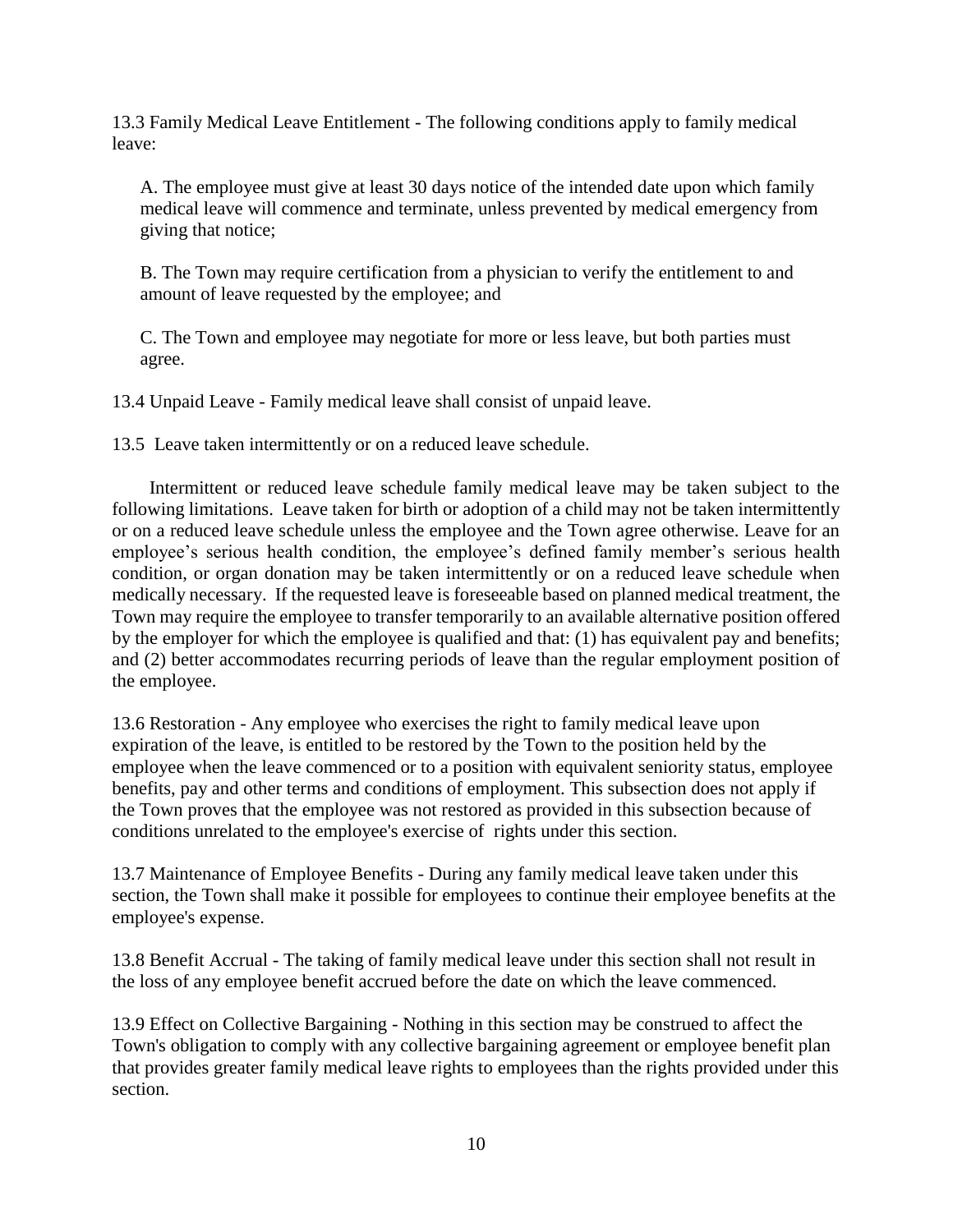13.10 Rights Not Diminished - The family medical leave rights mandated by this section may not be diminished by any collective bargaining agreement or by any employee benefit plan.

13.11 Contract Rights - Nothing in this section may be construed to affect or diminish the contract rights or seniority status of any other employee of the Town.

13.12 Unlawful Interference or Denial of Rights - The Town may not interfere with, restrain or deny the exercise of or the attempt to exercise any right provided by this section.

13.13 Unlawful Discrimination Against Exercise of Rights - The Town may not discharge, fine, suspend, expel, discipline or in any other manner discriminate against any employee for exercising any right provided by this section.

13.14 Unlawful Discrimination Against Opposition - The Town may not discharge, fine, suspend, expel, discipline or in any other manner discriminate against any employee for opposing any practice made unlawful by this section.

FEDERAL FAMILY MEDICAL LEAVE:

Employees who have worked for the Town for at least twelve (12) months and at least 1,250 hours during the prior twelve (12) months may take up to twelve (12) weeks of leave (FMLA leave) during a rolling 12 month period for the following reasons:

1. Birth and/or care of a child of the employee;

2. Placement of a child into the employee's family for adoption or by a foster care arrangement;

3. Care of the employee's spouse, child or parent who has serious health condition; or

4. Inability of the employee to perform the functions of the employee's position due to a serious health condition.

5. Servicemember family leave under FMLA. Upon proper certification, an eligible employee who is the spouse, son, daughter, parent, or next of kin of a covered servicemember is entitled to a total of 26 workweeks of leave during a 12-month period to care for the servicemember. The leave described in this paragraph shall only be available during a single 12-month period.

FMLA leave is unpaid, except that if an employee has accrued sick, compensation time, or vacation leave, the employee shall use such leave (in that order) before the leave becomes unpaid.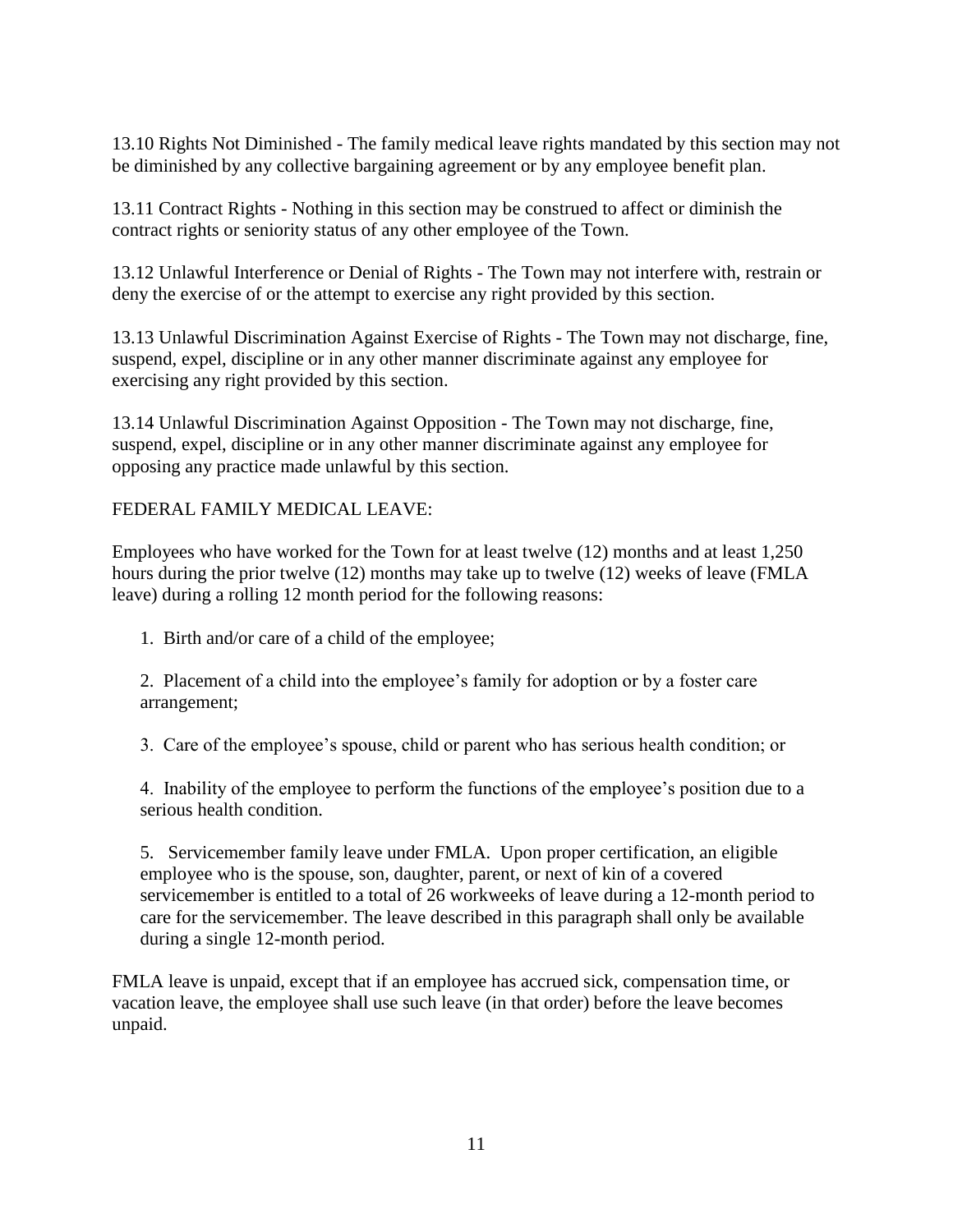Depending on the circumstances, an employee may be entitled to State and/or Federal FMLA leave. An employee eligible for both forms of leave will be entitled to whichever law provides the greater benefit.

Where an employee requests intermittent leave or leave on a reduced hours basis due to a family member's or the employee's own serious health condition, the Town has the option, in its sole discretion, to require the employee to transfer to a temporary alternative position for which the employee is qualified and which better accommodates the intermittent leave or reduced hours leave than the employee's regular job. The temporary position will have equivalent pay and benefits as the employee's regular position unless the employee works a reduced amount of hours in which case the pay will be reduced in a corresponding manner.

When the necessity of leave is foreseeable due to the expected birth or placement of a child, the employee must provide the Town at least thirty (30) days' notice of the employee's intention to take leave. Where the necessity for leave is due to a family member's or an employee's own serious health condition and is foreseeable based on planned medical treatment, the employee must give at least thirty (30) days' notice, or as soon as practical if treatment starts in less than thirty (30) days, and make a reasonable effort to schedule the treatment so as not to unduly disrupt the operation of the Town, subject to the approval of the healthcare provider.

Any leave request based on a family member's or employee's own serious health condition must be supported by certification from a healthcare provider.

During family leaves of absence, the Town will continue to pay its portion of the health insurance premiums and the employee must continue to pay his/her share of the premium. If the employee does not return to work after the expiration of the leave, the employee may be required to reimburse the Town for payment of health insurance premiums during the family leave.

The Town may require an employee on FMLA leave to report periodically on his/her status and the intention of the employee to return to work, and also periodic re-certification of the medical condition. An employee taking leave due to the employee's serious health condition may be required to obtain certification that the employee is able to resume work.

Employees who return to work from family leave of absence within the twelve (12) weeks are entitled to return to their position or an equivalent position without loss of benefits or pay, unless (a) their employment with the Town would have terminated if no leave had been taken; (b) they have given notice of their intent to terminate their employment; or (c) they cannot, with or without reasonable accommodations, safely perform the essential functions of the position to which they may be restored.

# **14.0 LEAVE RECORDS:**

The Town shall keep the official records of leave accrued and used. The Town shall give periodic reports to the employees showing the balances in their accounts. Employees are encouraged and required to report any discrepancies to their supervisor immediately.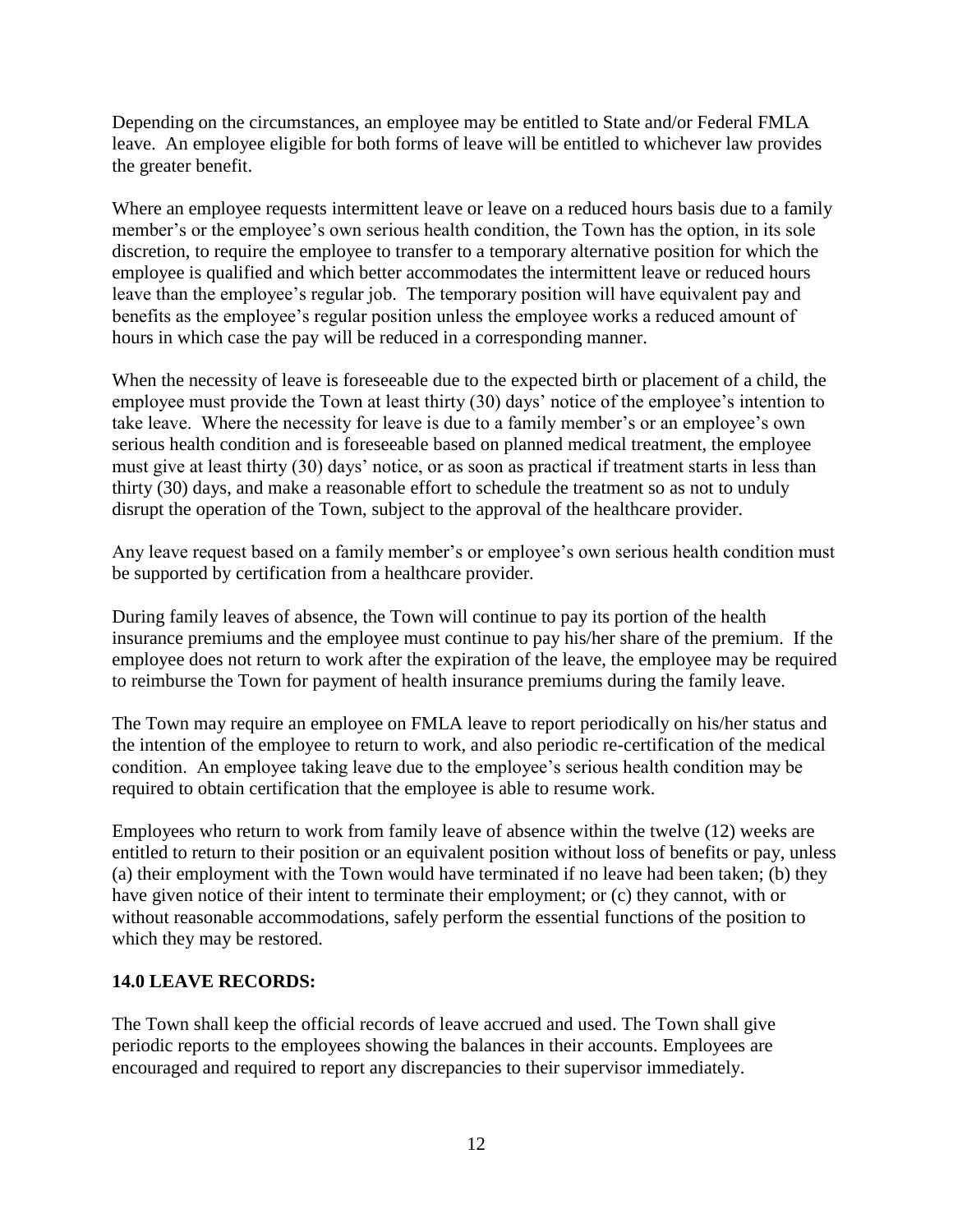### **15.0 WORKERS COMPENSATION:**

Employees who are injured in the performance of their work may be entitled to Workers' Compensation benefits in an amount prescribed by and administered in accordance with state law. Employees may use accrued unused sick leave to supplement Workers' Compensation. The Town may initially send an injured employee to a physician of the Town's choice and at the Town's expense. The Town may also require a return-to-work medical evaluation.

All accidents or injuries, no matter how minor, must be reported immediately to the Department Head. The Department Head shall notify the Finance Director no later than the next business day. The Finance Director shall give notice to the Worker's Compensation carrier.

# **16.0 LIABILITY INSURANCE:**

The Town of Bar Harbor maintains public official's liability insurance, ambulance malpractice insurance and police professional insurance and will pay the cost of legal defense expenses for its employees for actions that may arise out of the normal course of their work to the extent and under the circumstances permitted by the Town.

#### **17.0 LIFE INSURANCE:**

(moved to section 21)

#### **18.0 RETIREMENT:**

The Town will contribute to only one of the following retirement programs for all regular employees. The employee may choose either or neither program.

18.1 I.C.M.A Retirement Corporation - The Town will match the employee's contribution to this deferred compensation program up to 6.5% of the employee salary.

18.2 Maine Public Employees Retirement System - The Town will continue to contribute to the Defined Benefit MPERS program in such amounts as required by the agreement with MPERS. Employees currently participating in the MPERS will be allowed to continue to do so. Membership is an irrevocable decision.

18.3 Retirement Health Savings Plan - The Town agrees to provide a Retirement Health Savings (RHS) to employees. For employees who have accumulated their maximum amount of sick leave, the Town will calculate the amount of sick leave the employee would have earned beyond his/her maximum following each calendar year, the Town will then contribute twenty-five percent (25%) of that lapsed amount to the employee's RHS account. For example, if an employee reached his/her maximum accumulation of sick leave time (960) hours in this unit at the end of June and did not take any sick leave for the remainder of the calendar year, he/she would have earned an additional 48 hours of sick leave, the Town will credit to the individual's RHS account the dollar value of 25% of the 48 hours (12 hours) to the employee's RHS account. In addition employees who use 24 hours or less of sick leave per calendar year will have eight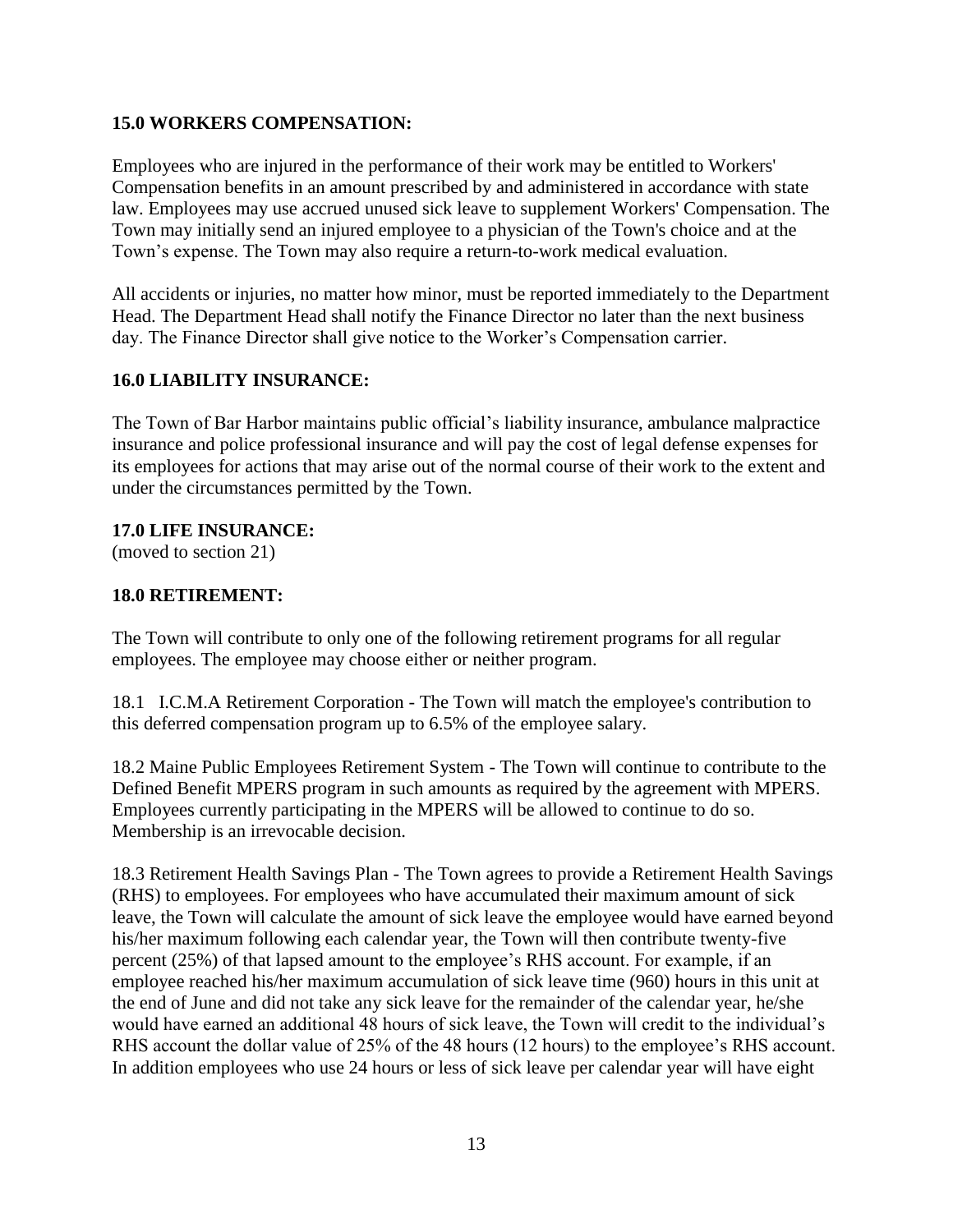(8) hours of pay credited to their RHS accounts. The Town will compute this contribution using the December  $31<sup>st</sup>$  wage.

# **19.0 SOCIAL SECURITY:**

The Town participates jointly with all employees in Social Security and it is a condition of employment that all regular employees contribute.

# **20.0 MEDICAL INSURANCE:**

20.1 The Town will provide regular employees the choice of the Maine Municipal Employees Health Trust Point of Service (POS) Plan or the Town of Bar Harbor Alternative Coverage Plan (Opt Out). Employees taking health insurance shall contribute towards the cost of health insurance in an amount to be established by the Town. The Town may change the contribution formula or total level in its sole discretion.

20.2 Alternative Coverage Plans (Opt Out)

If a regular employee does not take the Town-offered insurance program and annually provides evidence that he/she and his/her family has comparable health insurance coverage, the Town will pay to the employee out-of-pocket health insurance expenses, including premiums, co-payments and deductibles for eligible procedures under the Town's insurance coverage up to what the employee would otherwise be entitled for each 12 month period of coverage. The method of reimbursement under this "opt out" option can be through one of two methods, selected by the employee once per year before the beginning of each calendar year.

A) Health Reimbursement Plan-qualified tax free direct reimbursements to employee.

B) Wage Stipend-bi-weekly payment of a stipend through payroll. This is a fully taxable method of reimbursement. The amount of stipend to be paid is an amount determined by the Town Council and adjusted from time to time. No submittal of medical receipts, etc. is required under this choice.

# **21.0 SUPPLEMENTAL INSURANCE:**

Regular employees may elect to purchase other insurance programs through payroll deduction at group rates 100% employee cost.)

Group life insurance and group accidental death insurance are available to regular employees at the employee's expense. The option to join is at the employee's discretion at the time of employment, and the cost of participating while an active employee is borne by the employee. The Town assumes the cost for retired Maine PERS employees, if the employee was a member prior to retirement.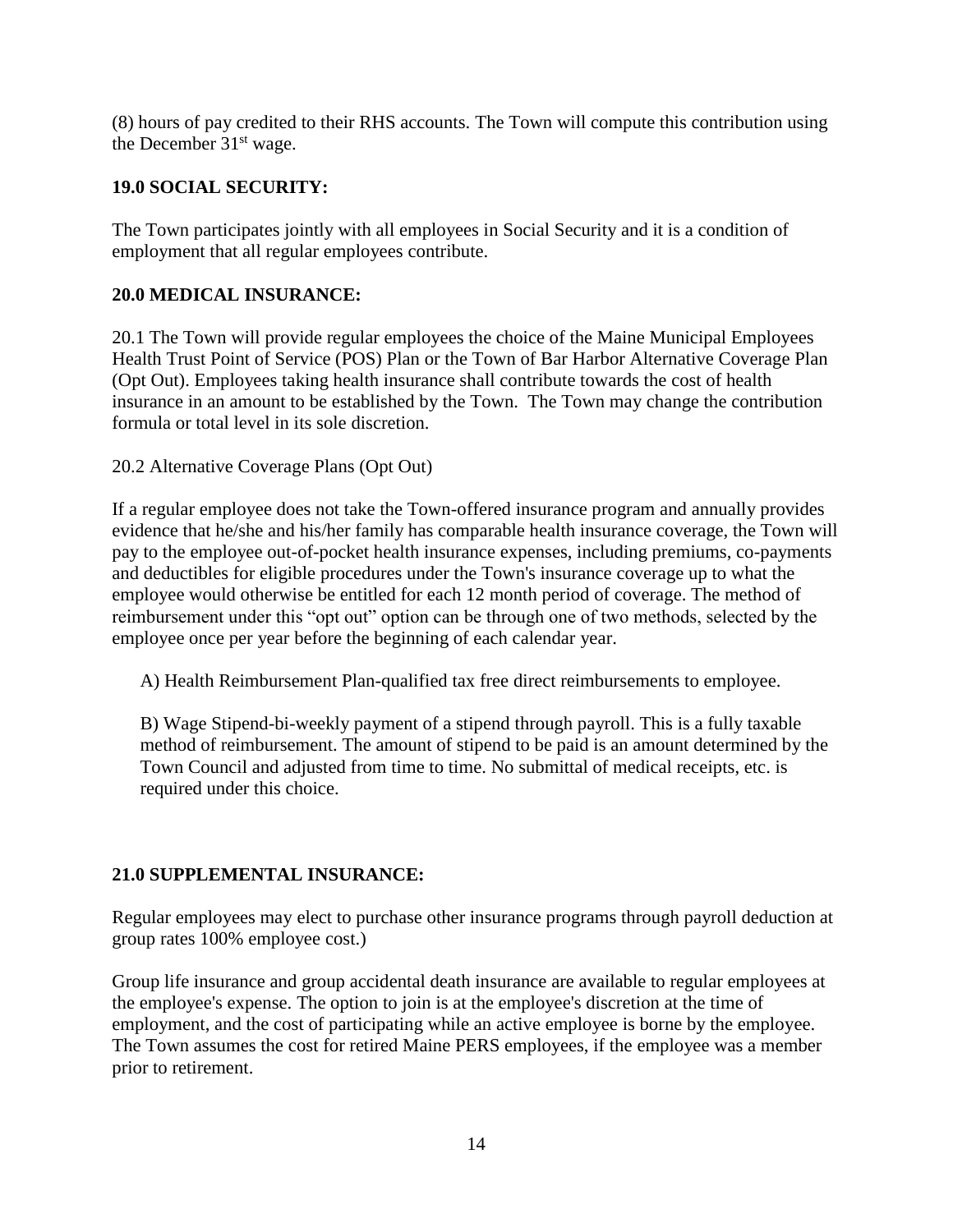### **22.0 GRIEVANCE PROCEDURE:**

The purpose of the grievance procedure is to settle the employee's grievance on as low an administrative level as possible so that a swift and efficient remedy may be found to the problem. Employees are encouraged to discuss problems openly and honestly with their supervisors prior to filing a grievance.

22.1 Grievance Defined - A grievance is hereby defined as any dispute, controversy or misunderstanding which may arise under the interpretation or application of these rules. Grievances filed must include a reference to the specific section alleged to be violated.

22.2 Step One - Within ten (10) days of the event giving rise to the grievance the employee shall file a written grievance with their supervisor. The supervisor shall hold a meeting regarding the grievance within five (5) days of the request. The supervisor shall have ten (10) days to provide a written response to the grievance after the meeting.

22.3 Step Two - In the event the decision of the supervisor as rendered in Step One is not acceptable to the employee, she shall have ten (10) days to notify the Town Manager in writing of her desire to pursue the grievance. The Town Manager shall hold a meeting regarding this grievance within fifteen (15) days of such a request. The Town Manager shall have ten (10) days in which to render a written decision of the grievance after the meeting.

22.4 Step Three - The employee may appeal the decision of the Town Manager to the Town Council only if the appeal relates to disciplinary action at the level of a suspension or higher. The employee must file a written notice of appeal with the Town Clerk within ten (10) days of notification of the Town Manager's decision in Step Two. The Town Council shall schedule the appeal to be heard within thirty (30) days of the Clerk's receipt of the notice of appeal. The Town Council shall render its decision and mail a copy to the employee within ten (10) days of the hearing. The decision of the Council shall be final and binding.

22.5 Time Limits - The time limits for the processing of grievances may be extended by written consent of both parties. Employees are advised that the burden of proof is on them to prove that a grievance was filed or appealed within the time limit specified above.

22.6 Department Heads - In the event that the employee desiring to file a grievance is a Department Head or otherwise reports directly to the Town Manager, the employee shall submit a written grievance directly to the Manager and the grievance process shall begin with Step Two.

# **23.0 WORK RULES AND DISCIPLINE:**

#### Work Rules

23.1 Employee Compliance - Employees are required to abide by the terms of these rules and to comply with such regulations as the Town may adopt which are not inconsistent with these rules. Should there be any doubt as to the employee's obligations, the employee shall comply with the rules and then file a grievance if he feels he has been wronged. If the employee disobeys a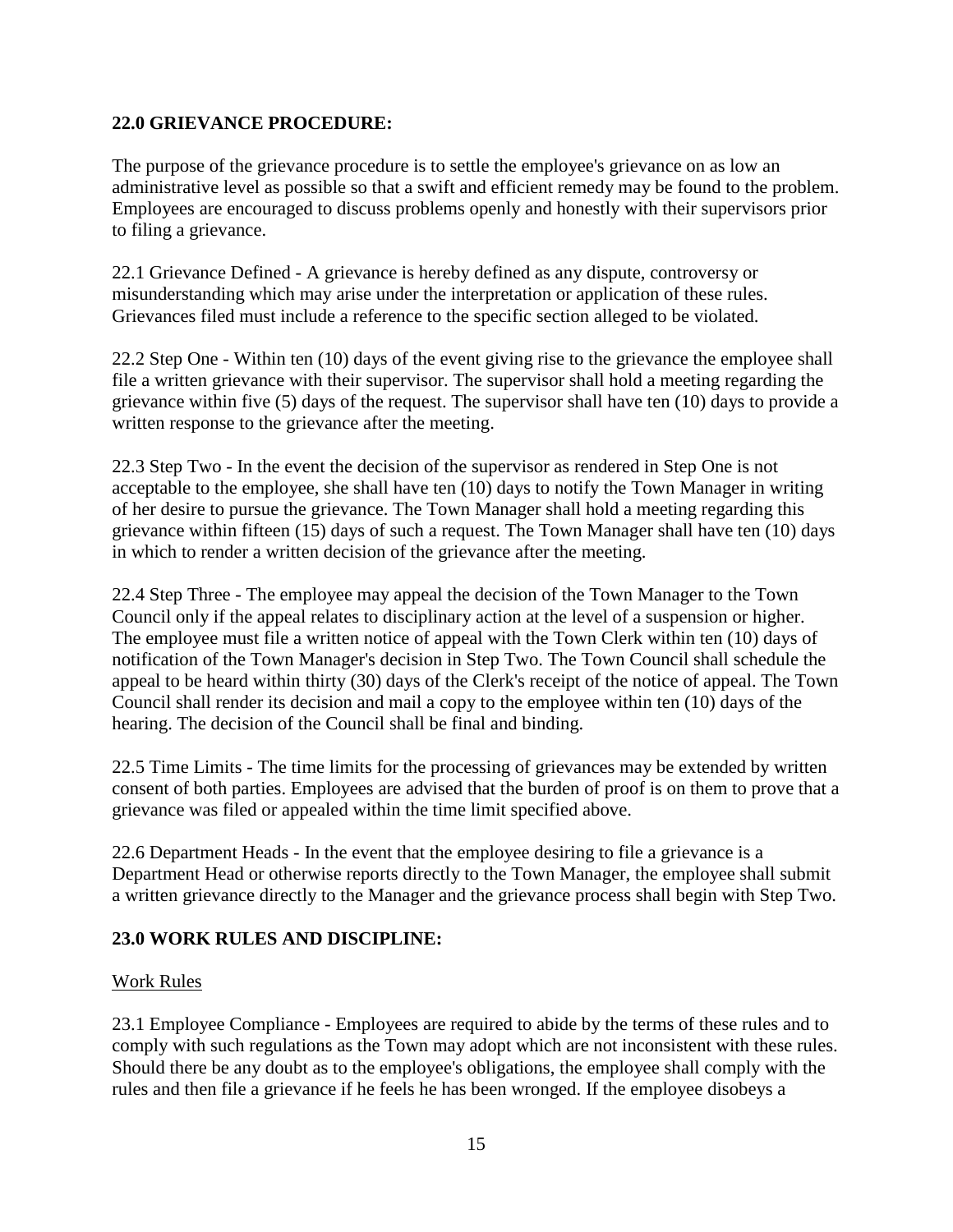legitimate order or reasonable work rule instead of filing a grievance, discipline may be issued and upheld for insubordination based on the failure to follow the order or rule.

23.2 Operating a Motor Vehicle/Drivers License Status - An employee who needs a driver's license to operate vehicles as part of the job may be suspended without pay if said employee's right to operate a motor vehicle in the state of Maine is suspended or revoked, or limited in a way that would prevent him from performing the functions of the position. No seniority shall accrue during this suspension. Restoration to duty shall depend upon obtaining the right to operate a motor vehicle in the state of Maine. Termination could result in certain circumstances, including, for example, an indefinite license suspension.

Any changes to such an employee's driving record or license status must be reported to the employee's supervisor immediately. Where applicable, failure to maintain a valid driver's license may be sufficient cause for immediate termination.

Employees traveling on behalf of the Town must comply with all state, federal, and local traffic rules and regulations. The Town is not responsible for and will not reimburse an employee for any fine incurred by the employee for violating a traffic or criminal law while traveling on behalf of the Town.

Employees traveling on Town business are expected to wear seatbelts at all times.

Any accident, no matter how minor, which occurs while any employee is operating a vehicle on Town business, must be reported immediately to the Town Manager.

Employees who operate vehicles on Town business are strictly prohibited from operating such vehicles under the influence of alcohol or controlled substances, except for prescription medication authorized by a physician which does not cause unsafe performance.

Employees are not permitted to use Town vehicles for personal business/activity.

# Discipline

23.3 Demotion, Dismissal or Suspension - The Town Manager and Department Heads shall have the right to take such disciplinary action where the facts and circumstances so warrant. Levels of discipline include, but are not limited to, written warnings, suspension, demotion, and dismissal. Counseling is not considered discipline.

When an employee's supervisor (or department head or Town Manager as the case may be) believes that there are grounds for discipline, the supervisor shall provide the employee with written notice of a disciplinary hearing. The notice shall include the time, date and place of hearing, the general nature of the offense, and the type of discipline contemplated. At the hearing, the supervisor shall inform the employee of the facts as understood and give the employee the opportunity to respond. The supervisor shall then decide whether disciplinary action is warranted, and if so, what disciplinary action is appropriate under the circumstances. A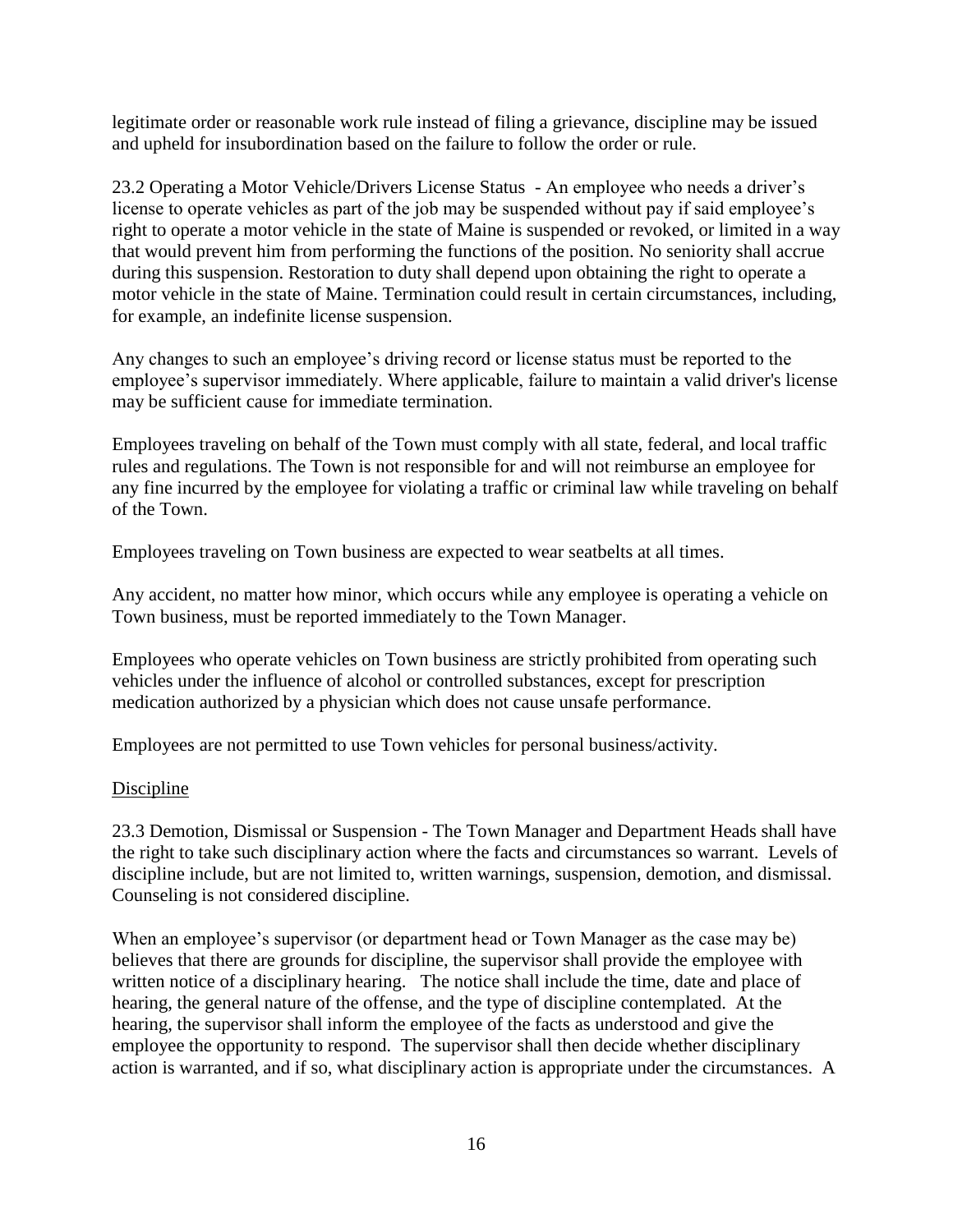supervisor or department head may issue discipline up to the level of suspension, and may recommend to the Town Manger that an employee be demoted or terminated from employment.

Notice of such action must be in writing and filed with the employee no later than the effective date of the action. Such notice shall specify the penalty and contain a statement of the reason or reasons therefore. The employee shall have the right to appeal as outlined in the grievance procedure.

23.4 Grounds for Discipline - The reason listed below are illustrations of behaviors, which may be grounds for discipline:

A. Drinking or using illegal drugs on the job or arriving to work while under the influence of intoxicating beverages or drugs, or bringing same on job.

B. Failure to follow reasonable orders of superiors.

C. Being habitually late or tardy.

D. Failure to perform the duties of the position properly within the employee's capability.

E. Negligent or willful damage to Town property or private property while on the job.

F. Conviction of theft or any other crime.

G. Dishonesty, including the falsification of official reports or records.

H. Use of abusive language toward a fellow employee or to the public or failure to treat the public with respect.

I. Negligently endangering the safety of other employees.

J. General conduct unbecoming a civil servant where such conduct might compromise the reputation, character and trustworthiness of the Town employee and / or government.

K. Violation of the work rules (that are not in conflict with these rules).

L. Acceptance of money or a gift by an employee when given under circumstances indicating the hope or expectation of receiving better treatment than that accorded to the public in general.

M. Documented poor performance without sufficient improvement.

# **24.0 SEPARATION OF EMPLOYMENT:**

24.1 Separation - Upon separation, the Town shall pay all wages owed as well as accrued vacation pay due to the employee on the next regular pay day.

24.2 Voluntary separation - In all cases of voluntary separation, the employee shall provide the Town with written notice of intent to terminate employment ten (10) working days prior to separation from employment in order to resign in good standing.

# **25.0 SALARY AND WAGES:**

The Town of Bar Harbor desires that the Town employees be paid on a basis that is commensurate with salaries and wages for comparable work in the Town, in order to attract and retain well-qualified employees. Wage increases may be made from time to time upon the recommendation of the Department Head and the approval of the Town Manager. Salary increases for the Town Manager and Department Heads must be approved by the Town Council.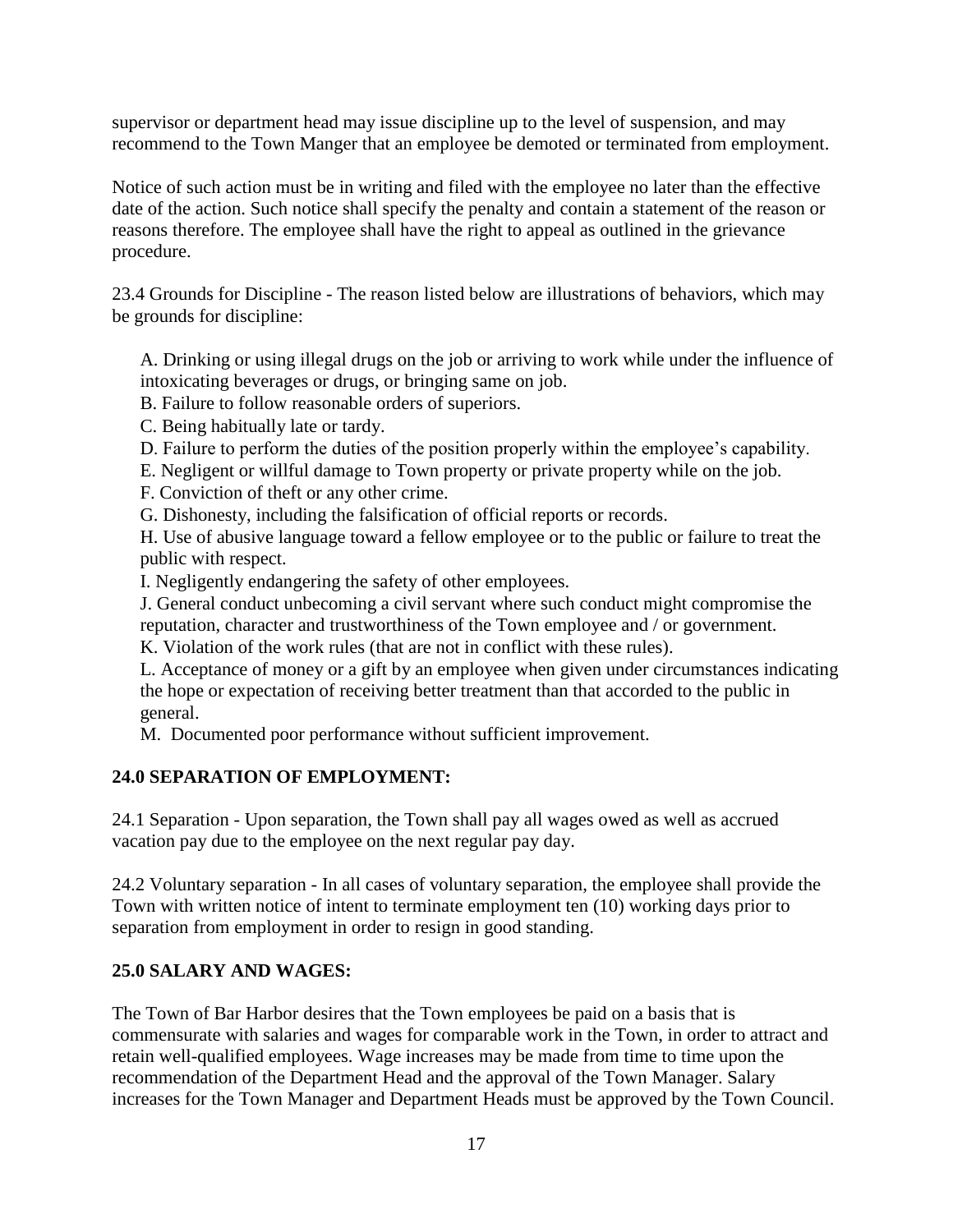# **26.0 PROMOTION:**

The Town of Bar Harbor desires that its employees be given maximum opportunity for advancement within the service. Present employees shall be given first consideration in filling a vacancy, but it is recognized that from time to time, for the good of the service, it will be necessary to fill a vacancy from outside. Such a decision shall be made only after careful review of the qualifications of all Town employees who apply for the position.

# **27.0 SAFETY:**

The Town of Bar Harbor recognizes that promoting and ensuring the safety of its Employees in the workplace is both legally required and mutually beneficial. When an employee is injured, the Town loses the valuable services provided by the employee while the employee suffers from pain, disability, and loss of income. The Town believes that no job is so important or urgent that employees cannot take time to perform it safely. Through the collective efforts of Town employees at all levels of the organization, the Town seeks to provide a work environment free from recognized hazards, including any hazard that may be created through prohibited use of drugs and alcohol which impairs performance. The Town is committed to the goal of providing a safe place of employment and sound-operating practices designed to result in safe and efficient working conditions.

#### **28.0 POLITICAL ACTIVITIES:**

28.1 Political Prohibitions - All regular employees shall refrain from the following political activities:

A. Using her employment for the purpose of interfering with or affecting the result of an election or nomination for a public office;

B. Directly or indirectly coercing, commanding or advising another employee to pay, lend or contribute anything of value to a party, committee, organization, agency or person for political purposes;

C. Serving as an elected office while employed by the Town. This does not prohibit running for elected office.

28.2 Political Membership - The above prohibitions shall not be construed to prevent a regular employee from becoming or continuing to be a member of any political organization or expressing her views on political matters or from voting with complete freedom in any election.

#### **29.0 TECHNOLOGY USE RULES**

The Town technology resources include computers, printers, phones, cell phones and other peripherals, programs, data, local and wide area networks, and the Internet. The Town has issued Technology Use Rules (TUR), available at [www.barharbormaine.gov/finance/TUR](http://www.barharbormaine.gov/finance/TUR) governing the use of these Town owned resources.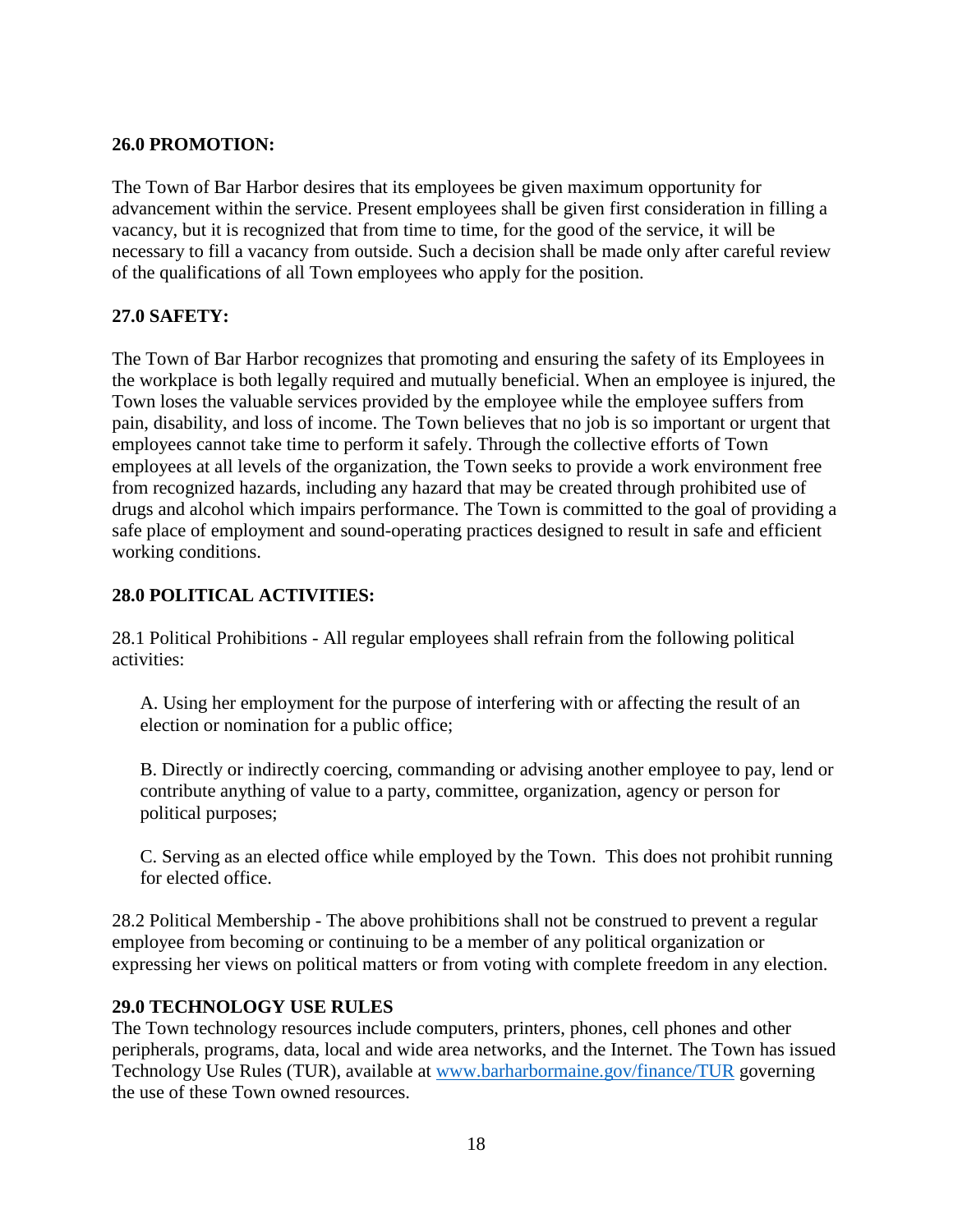#### **30.0 PERSONNEL FILES:**

30.1 Confidentiality - Certain information contained in a personnel file is public under the Freedom of Access law. Insofar as permitted by law, all personnel records including home addresses, telephone numbers and pictures of employees shall be confidential and shall not be released to any person other than Town officials.

30.2 Inspection - Upon request, an employee shall have the right to inspect the official personnel record maintained on said employee. Inspection shall be during business hours and shall be conducted under supervision of the Town. An employee shall have the right to have added to the personnel file a written refutation of any material which he considers detrimental or in error.

30.3 Written Reprimands - No written reprimands which have not previously been the subject of a hearing shall be placed in the personnel file unless the employee is first given the opportunity to see a copy of the reprimand.

# **31.0 EXAMINATIONS:**

Physical or other examinations required by a governmental body or the Town shall be promptly complied with by all employees, provided, however that the Town shall pay for all such examinations. The Town shall not pay for any time spent in the case of applicants for jobs and shall be responsible to employees only for the time spent at the place of the examination or examinations. The Town reserves the right to select its own physician. If either an employee or the Town requests a second opinion, the requesting party shall pay for the exam.

#### **32.0 TRAINING:**

Mandatory training will be provided at no cost to the employee, including wages paid for the time spent in travel and in class, but no other time. The Town shall pay all reasonable expenses for mileage, lodging and meals. The Town Manager may set a maximum for expenses to be paid daily.

# **33.0 DEFECTIVE EQUIPMENT:**

33.1 Operation - The Town shall not require employees to use or operate any vehicle or equipment that is not, in the judgment of the Department Head, in safe operating condition or equipped with the safety appliances prescribed by law.

33.2 Reporting Defects - Employees shall immediately report all dangerous equipment defects to their supervisor. All other defects shall be reported no later than the end of the shift.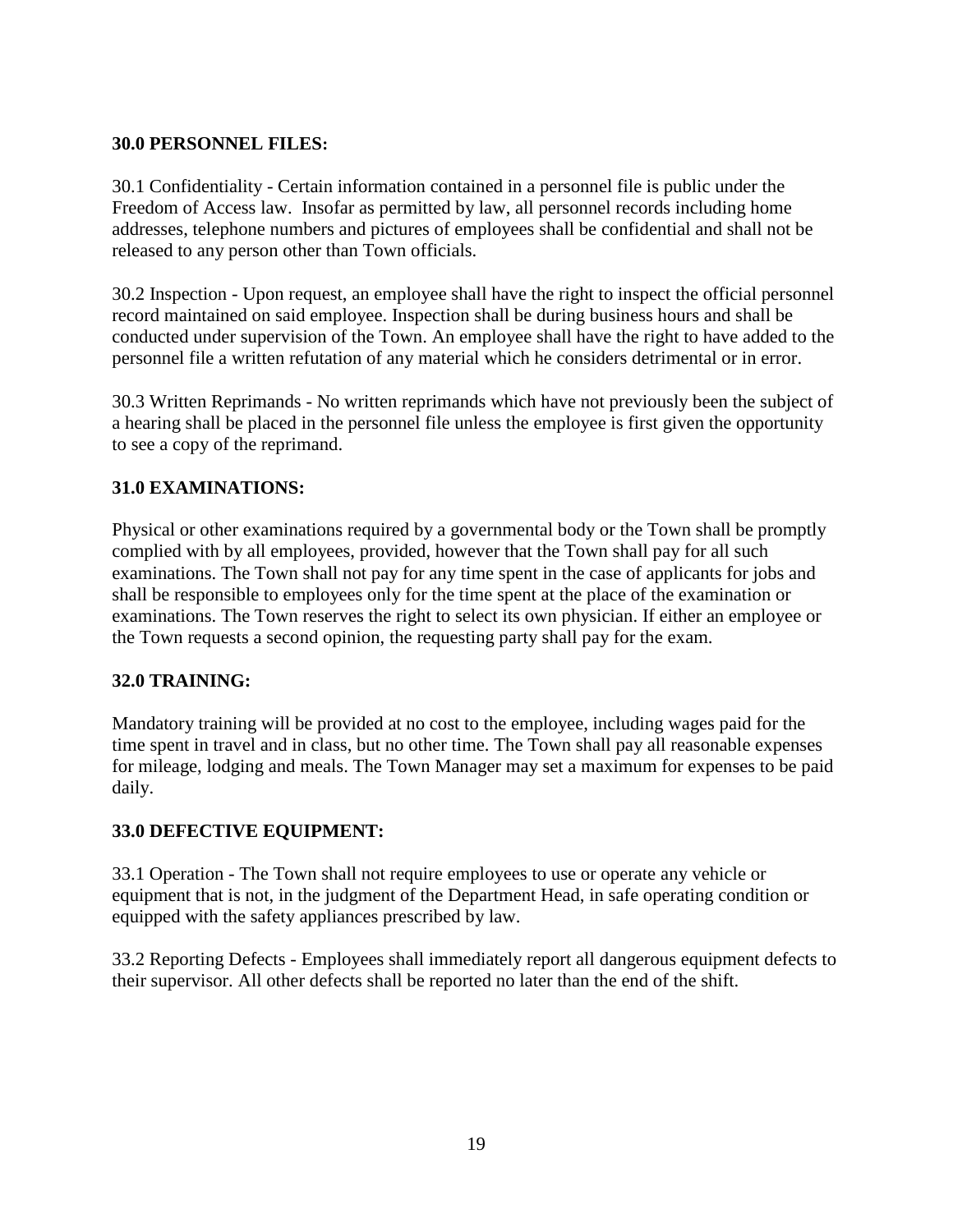# **34.0 OVER TIME AND COMPENSATION TIME:**

34.1 Over time - All hours actually worked by hourly employees over forty (40) hours in a regular work week shall be paid at a monetary rate of one and one-half (1 1/2 ) times the base hourly rate of pay.

34.2 Over time compensation - For the purposes of section 34.1, above, "hours actually worked" includes vacation time, hours compensated for by holiday pay, or hours compensated for by bereavement leave.

34.3 Compensatory Time - when over time is authorized by the Department Head, the employee shall accumulate compensatory time. An employee may accumulate compensatory time up to a maximum of eighty (80) hours at any one time. After the maximum amount of compensatory time has been reached, additional overtime shall be paid at the overtime rate.

The use of all compensatory time shall have prior approval of the department Head. Within the need to maintain effective Town operations, the Town will make available the opportunity to use the accumulated compensatory time in accordance with the Towns work load.

34.4 Call-back Pay and Standby Time - Regular employees who are eligible for overtime payments and who are called to work outside their normal shift shall receive a minimum of two (2) hours pay. This section applies only when call-back results in hours worked which are not annexed consecutively to one end or the other of the working day or working shift.

#### 34.5 Records of Hours Worked

Accurately recording time worked is the responsibility of every hourly employee. Federal and state laws require the Town to keep an accurate record of time worked in order to calculate employee pay and benefits. Time worked is all the time actually spent on the job performing assigned duties. Hourly employees should accurately record the time they begin and end their work, as well as the beginning and ending time of each meal period. They should also record the beginning and ending time of any split shift or departure from work for personal reasons. Overtime work must always be approved before it is performed.

Altering, falsifying, tampering with time records, or recording time on another employee's time record may result in disciplinary action, up to and including termination of employment.

# **35.0 EMPLOYEE DRESS AND APPEARANCE:**

As representatives of the Town, employees are expected to maintain a neat and professional appearance. The following types of clothing are prohibited: pants made of jean material of any kind; shorts (unless part of a suit or the employee works outside); tank or halter tops; strapless tops; cropped tops; clothing that does not adequately provide coverage or that shows undergarments; torn clothing; clothing with holes; flip flops; sweatsuits or similar attire; and leggings. This list is not exhaustive. If an employee has a question about whether a particular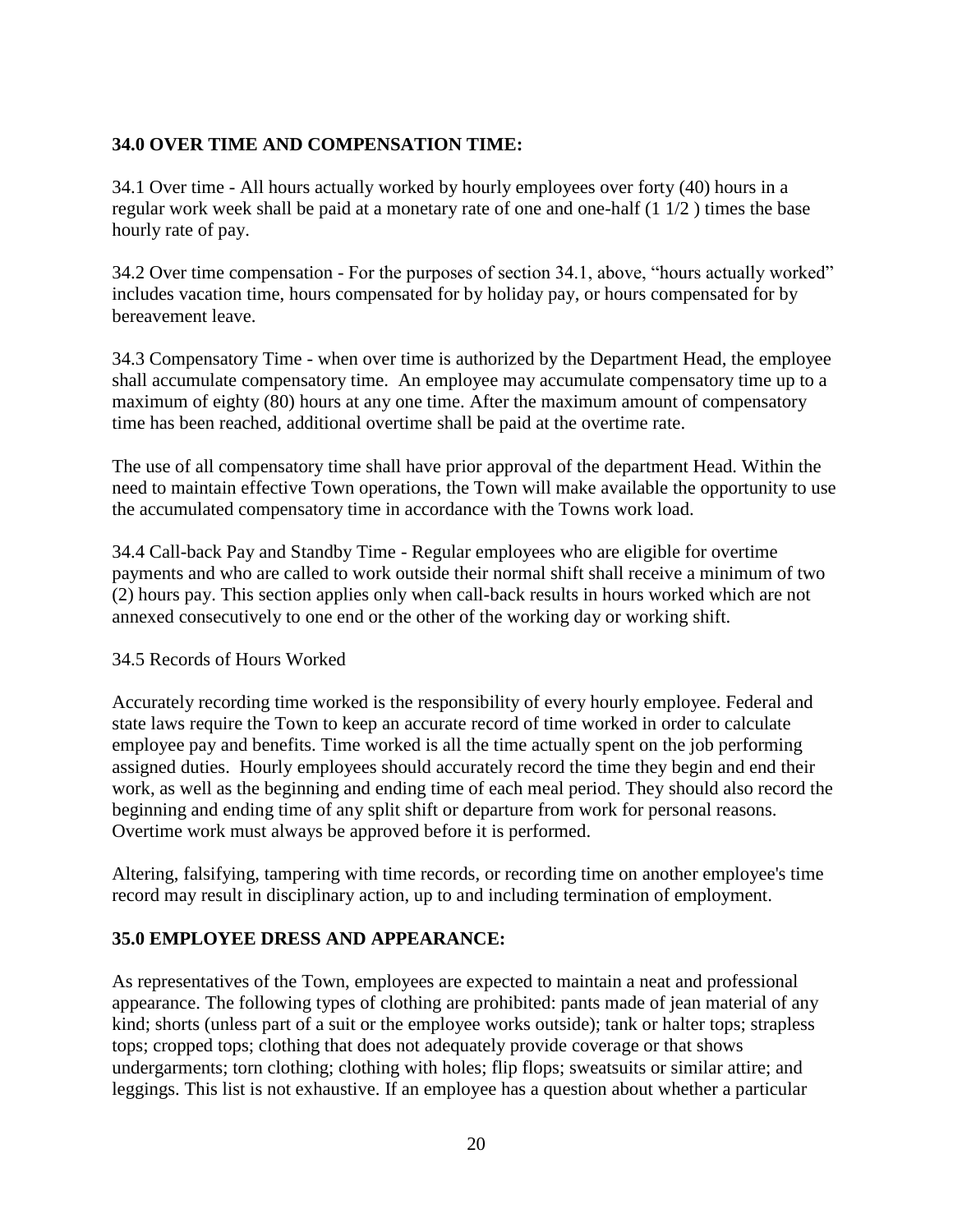type of clothing is permitted under this policy, it should be directed to his/her supervisor or Department Head. Employees of the Department of Public works are exempt from this section as union contracts require the Town provide uniforms. Non-union employees are exempt also at the discretion of the Public Works Director.

Professional appearance also means maintaining good hygiene and grooming while working. Facial hair is permitted as long as it is neat and clean. Earrings are acceptable as long as they are not a safety hazard; however, no more than two earrings may be worn in each ear while working. Rings through the nose, eyebrow, tongue, or other body parts visible to the public may not be worn while working. All tattoos must be small in size and not offensive or covered at all time while working. Examples of offensive tattoos could include, but not be limited to: profanity, scenes depicting nudity or that could reasonably be seen by others as sexual harassment, scenes that could reasonably be seen by others as racist or discriminatory against any protected classification, and scenes depicting violence or illegal activity. Employees are expected to be conservative in the wearing of makeup and scented products.

Employees who violate this policy in the opinion of their Department Head or the Town Manager may be asked to leave the workplace until they are in compliance. Repeated infractions of this policy may be cause for disciplinary action.

Under certain limited circumstances, an exception to this policy may be made for an employee with a bona fide health and/or religious need. To request such an exception, the employee must contact the Town Manager as soon as the need for the exception arises.

# **36.0 VIOLENCE IN THE WORKPLACE:**

The safety and security of all employees is of primary importance. Threats, stalking, threatening and abusive behavior, or acts of violence against employees, visitors, customers, and/or Town facilities or property by anyone on Town property, on a Town-controlled site, or in connection with Town employment or business will not be tolerated (even those made in jest). Violations of this policy will lead to corrective action up to and including termination and/or referral to appropriate law enforcement agencies for arrest and prosecution. The Town reserves the right to take any necessary legal action to protect its employees. All employees are responsible for notifying their Department Head immediately of any threats that they witness or receive or that they are told another person witnessed or received. Even without a specific threat, all employees should report any behavior they have witnessed that they regard as potentially threatening or violent or that could endanger the health or safety of an employee when the behavior has been carried out on Town premises, on a Town-controlled site, or is connected to Town employment or business. Employees are responsible for making this report regardless of the relationship between the individual who initiated the threatening behavior and the person or persons being threatened.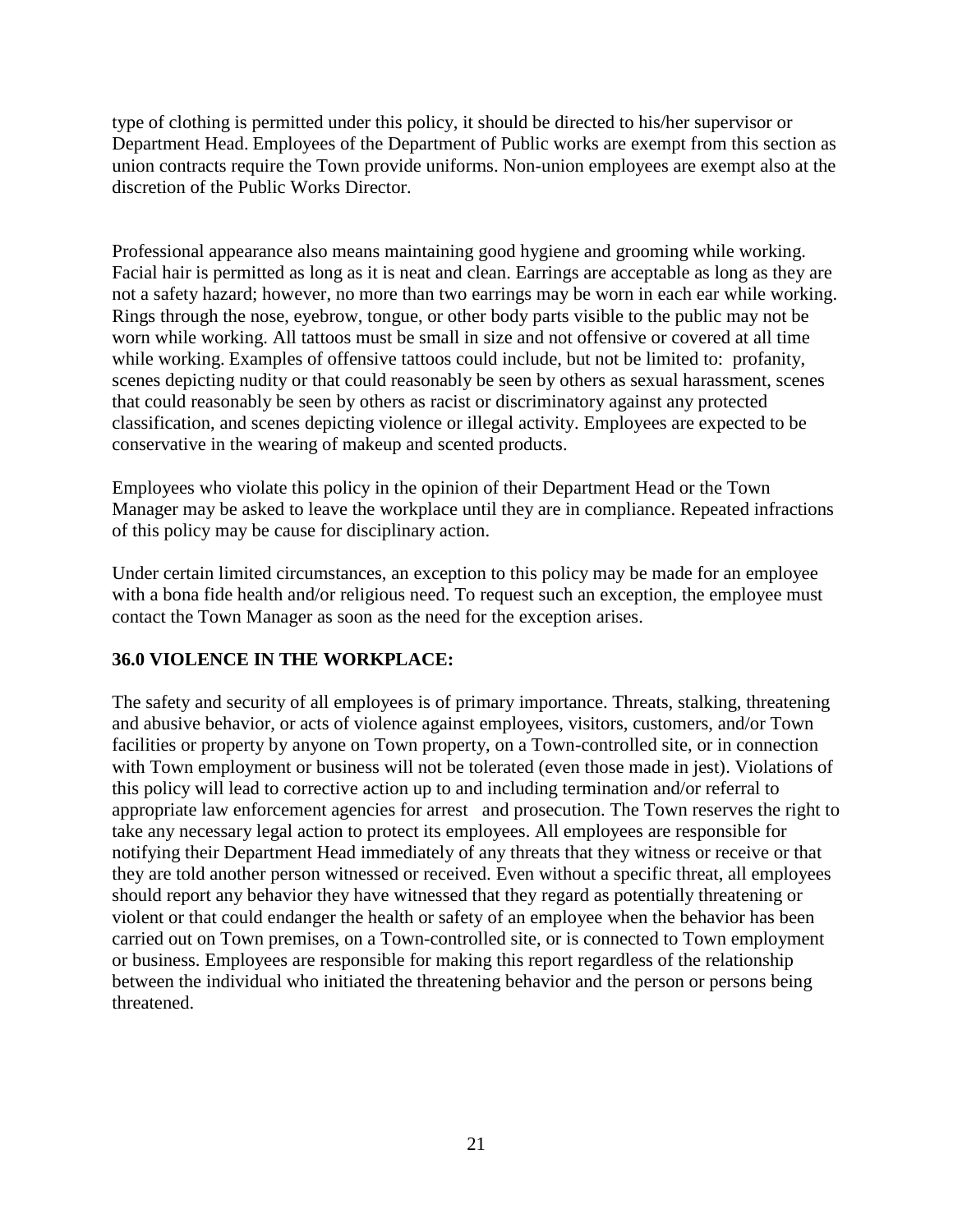### **37.0 NURSING MOTHERS IN THE WORKPLACE:**

An employee may use either available paid break or meal time or unpaid time each day to express breast milk for her nursing child for up to three years following childbirth. The Town will provide an adequate location for this purpose that is clean and allows the employee to express breast milk in private. The Town will not discriminate against an employee who chooses to express breast milk in the workplace pursuant to this policy.

#### **38.0 HUMAN RIGHTS:**

Nothing contained in these Personnel Rules shall be construed contrary to the Maine Human Rights Act, 5 M.R.S.A. section 4451, et seq.

The Town of Bar Harbor hereby adopts the Employment Regulations of Maine Human Rights commission and directs they shall become a part hereof.

#### **39.0 POLICY ON HARASSMENT:**

It is the policy of the Town of Bar Harbor that all employees should be able to work in an environment free from all forms of harassment. Harassment, as defined by this policy is prohibited. This policy refers not only to supervisor- subordinate actions but also to actions between co-workers. Any complaints of harassment will be investigated and resolved promptly. There will be no intimidation, discrimination or retaliation against any employee who makes a report of harassment.

39.1 Sexual and Other Prohibited Harassment

A. The Town of Bar Harbor hereby adopts the definition of sexual harassment set forth in Section 3.06 (I) (1) of the Employment Regulation of the Maine Human Rights Commission. Unwelcome sexual advances, requests for sexual favors, and other verbal or physical conduct of a sexual nature constitutes sexual harassment when:

1. submission to such conduct is made either explicitly or implicitly a term of condition of an individual employment;

2. submission to or rejection of such conduct by an individual is used as the basis for employment decisions affecting such individual; or

3. such conduct has the purpose or effect of substantially interfering with an individual's work performance or creating an intimidating, hostile or offensive working environment.

B. Sexual harassment is an extremely serious matter and is prohibited in the work place by any person in any form, whether directed at a co-worker, supervisor, or any other employee.

C. Any employee who believes he or she has been the subject of sexual harassment should report the alleged act to the Department Head or Town Manager immediately. No employee will be retaliated against for reporting sexual or other illegal harassment.